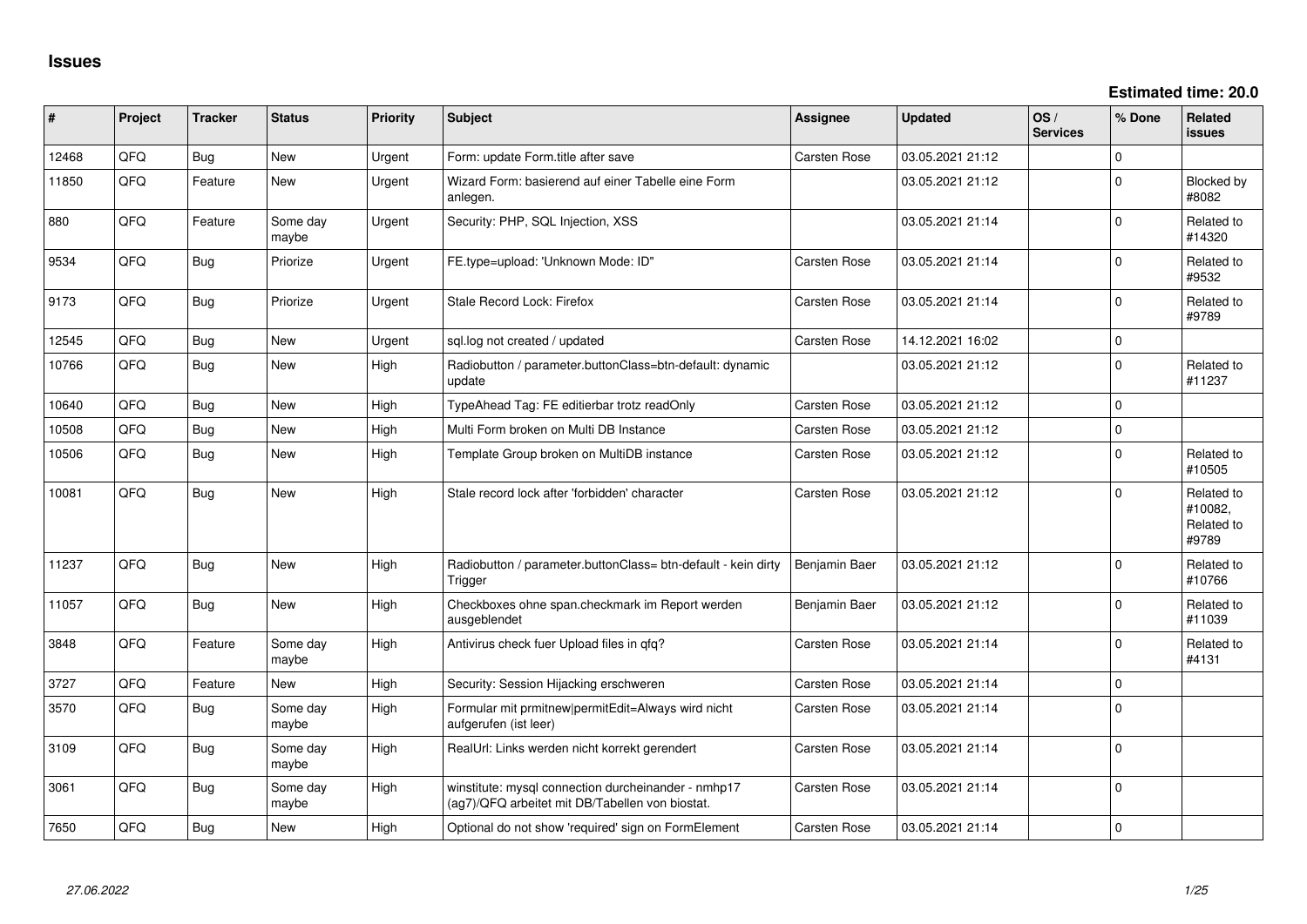| ∦     | Project | <b>Tracker</b> | <b>Status</b>     | <b>Priority</b> | <b>Subject</b>                                                                               | Assignee            | <b>Updated</b>   | OS/<br><b>Services</b> | % Done      | Related<br>issues                             |
|-------|---------|----------------|-------------------|-----------------|----------------------------------------------------------------------------------------------|---------------------|------------------|------------------------|-------------|-----------------------------------------------|
| 5715  | QFQ     | Feature        | New               | High            | PDF Caching                                                                                  | <b>Carsten Rose</b> | 03.05.2021 21:14 |                        | $\Omega$    | Related to<br>#5851,<br>Related to<br>#6357   |
| 5459  | QFQ     | <b>Bug</b>     | New               | High            | Multi DB: spread system tables between 'QFQ' and 'Data'-DB                                   | <b>Carsten Rose</b> | 03.05.2021 21:14 |                        | $\Omega$    | Related to<br>#4720                           |
| 5221  | QFQ     | <b>Bug</b>     | New               | High            | Download Dialog: Bleibt stehen in FF wenn Datei<br>automatisch gespeichert wird.             | <b>Carsten Rose</b> | 03.05.2021 21:14 |                        | $\Omega$    |                                               |
| 4279  | QFQ     | <b>Bug</b>     | Some day<br>maybe | High            | config.linkVars lost                                                                         | <b>Carsten Rose</b> | 03.05.2021 21:14 |                        | $\Omega$    |                                               |
| 4258  | QFQ     | Feature        | Some day<br>maybe | High            | System Defaults: Forms                                                                       | <b>Carsten Rose</b> | 03.05.2021 21:14 |                        | $\Omega$    |                                               |
| 3990  | QFQ     | Feature        | Some day<br>maybe | High            | custom class definition: add space automatically                                             | Carsten Rose        | 03.05.2021 21:14 |                        | $\Omega$    |                                               |
| 3967  | QFQ     | Feature        | Some day<br>maybe | High            | Report: Checkbox, Radio, Dropdown, Input welches ohne<br>Submit funktioniert - 'Inline-Form' | Carsten Rose        | 03.05.2021 21:14 |                        | $\mathbf 0$ |                                               |
| 8962  | QFQ     | Feature        | New               | High            | allow for form fields with identical names                                                   | <b>Carsten Rose</b> | 03.05.2021 21:14 |                        | $\mathbf 0$ |                                               |
| 8668  | QFQ     | <b>Bug</b>     | New               | High            | Pill disabled: dyamic mode 'hidden' not respected - FE is still<br>required                  | Carsten Rose        | 03.05.2021 21:14 |                        | $\Omega$    |                                               |
| 8431  | QFQ     | <b>Bug</b>     | New               | High            | autocron.php with wrong path                                                                 | <b>Carsten Rose</b> | 03.05.2021 21:14 |                        | 0           |                                               |
| 8083  | QFQ     | Bug            | New               | High            | FormEditor: primary table list does not respect<br>'indexDb={{indexData:Y}}'                 | Carsten Rose        | 03.05.2021 21:14 |                        | $\Omega$    | Has<br>duplicate<br>#6678                     |
| 7899  | QFQ     | Bug            | New               | High            | Fe.type=password / retype / required: always complain about<br>missing value                 | <b>Carsten Rose</b> | 03.05.2021 21:14 |                        | 0 I         |                                               |
| 7850  | QFQ     | Feature        | New               | High            | Upload records: non 'pathFileName' column                                                    | <b>Carsten Rose</b> | 03.05.2021 21:14 |                        | $\mathbf 0$ |                                               |
| 9548  | QFQ     | Feature        | Feedback          | High            | FormElement: Pattern mismatch - optional report only on<br>focus lost                        | Benjamin Baer       | 03.05.2021 21:14 |                        | $\Omega$    |                                               |
| 9517  | QFQ     | Feature        | In Progress       | High            | Input multiple tags with typeahead                                                           | <b>Carsten Rose</b> | 03.05.2021 21:14 |                        | 40          | Related to<br>#10150                          |
| 11893 | QFQ     | Feature        | New               | High            | Broken SIP: a) only report one time, b) only report in main<br>column                        | Carsten Rose        | 12.05.2021 12:13 |                        | $\Omega$    | Related to<br>#12532,<br>Related to<br>#14187 |
| 9531  | QFG     | Bug            | New               | High            | FE File: Dynamic Update / modeSql / required detected even<br>it not set                     | <b>Carsten Rose</b> | 11.06.2021 20:32 |                        | $\mathbf 0$ | Related to<br>#12398                          |
| 9347  | QFG     | <b>Bug</b>     | New               | High            | FE.type=upload with dynamic show/hidden: required not<br>detected                            | Carsten Rose        | 12.06.2021 10:40 |                        | $\mathbf 0$ | Related to<br>#5305,<br>Related to<br>#12398  |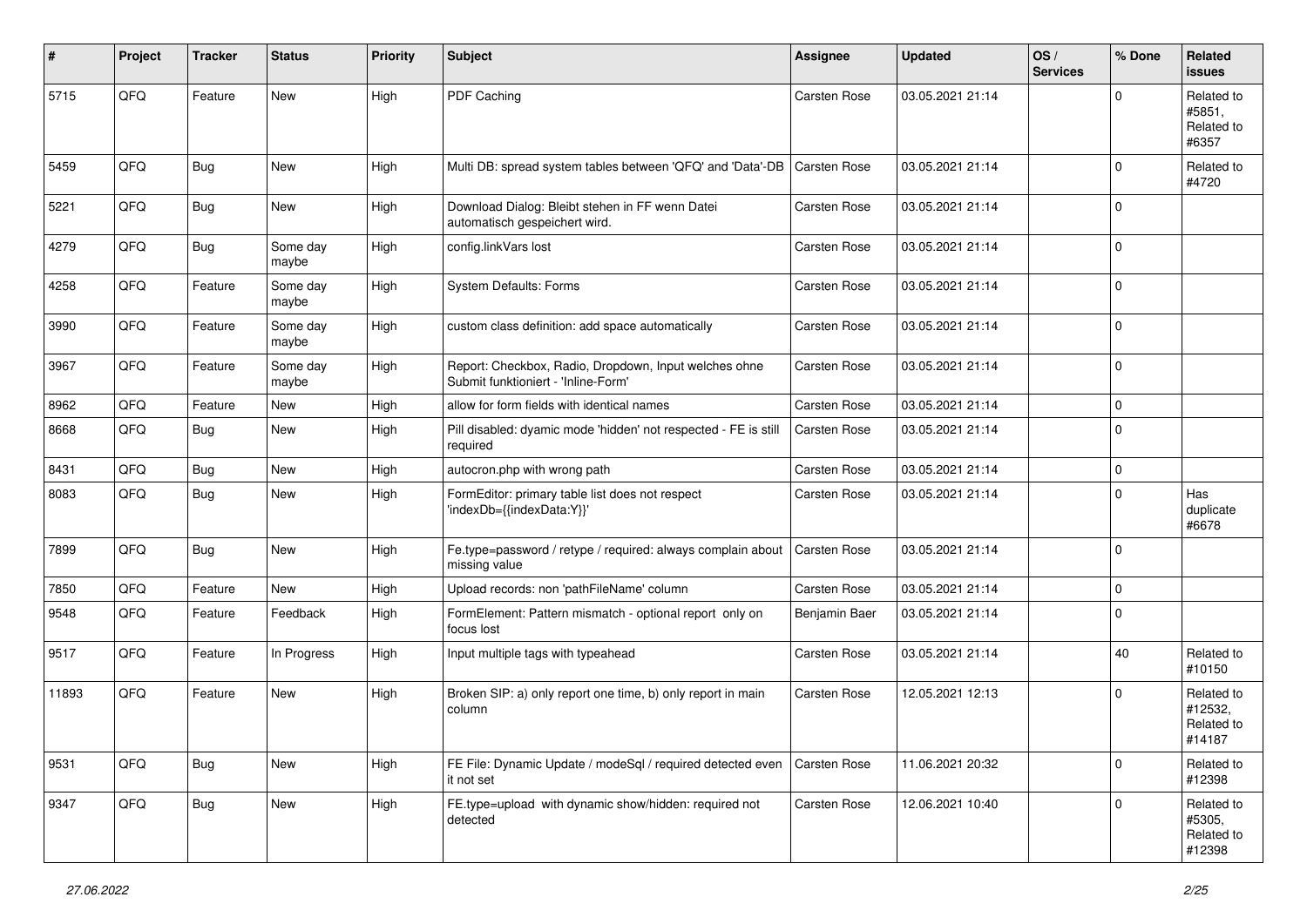| $\pmb{\#}$ | Project | <b>Tracker</b> | <b>Status</b> | <b>Priority</b> | <b>Subject</b>                                                                                                                        | Assignee            | <b>Updated</b>   | OS/<br><b>Services</b> | % Done      | Related<br><b>issues</b>                                             |
|------------|---------|----------------|---------------|-----------------|---------------------------------------------------------------------------------------------------------------------------------------|---------------------|------------------|------------------------|-------------|----------------------------------------------------------------------|
| 9121       | QFQ     | <b>Bug</b>     | Priorize      | High            | sip links have r and __dbIndexData set                                                                                                | Carsten Rose        | 12.06.2021 10:41 |                        | $\Omega$    |                                                                      |
| 8204       | QFQ     | Feature        | Priorize      | High            | Position 'required mark'                                                                                                              | Carsten Rose        | 16.06.2021 13:44 |                        | $\mathbf 0$ |                                                                      |
| 8082       | QFQ     | Feature        | Priorize      | High            | Contact form without saving record                                                                                                    | Carsten Rose        | 07.12.2021 15:20 |                        | $\Omega$    | Related to<br>#8587,<br><b>Blocks</b><br>#11850                      |
| 12186      | QFQ     | Feature        | <b>New</b>    | High            | TinyMCE Config für Objekte                                                                                                            | Carsten Rose        | 07.12.2021 17:19 |                        | $\Omega$    | <b>Blocks</b><br>#12632                                              |
| 10114      | QFQ     | Feature        | <b>New</b>    | High            | Symbol (Link): 'G:' (Glyphicon) replaced by 'i:' (icon)                                                                               |                     | 07.12.2021 17:19 |                        | $\Omega$    | Related to<br>#3797,<br>Related to<br>#4194                          |
| 6116       | QFQ     | Bug            | Priorize      | High            | value of checkbox not saved                                                                                                           | <b>Carsten Rose</b> | 07.12.2021 17:19 |                        | $\mathbf 0$ |                                                                      |
| 12974      | QFQ     | <b>Bug</b>     | <b>New</b>    | High            | Sanitize Queries in Action-Elements                                                                                                   | Carsten Rose        | 07.12.2021 17:19 |                        | $\Omega$    |                                                                      |
| 12670      | QFQ     | <b>Bug</b>     | New           | High            | Dropdown-Menu classes können nicht mehr angegeben<br>werden                                                                           | Carsten Rose        | 07.12.2021 17:19 |                        | I٥          |                                                                      |
| 12532      | QFQ     | Feature        | New           | High            | SIP-Parameter bei Seitenaufruf in Browser-Console anzeigen                                                                            | <b>Carsten Rose</b> | 07.12.2021 17:19 |                        | $\Omega$    | Related to<br>#11893.<br>Related to<br>#14187                        |
| 12513      | QFQ     | <b>Bug</b>     | New           | High            | Implement server side check of maxlength                                                                                              | <b>Carsten Rose</b> | 07.12.2021 17:19 |                        | $\Omega$    |                                                                      |
| 12702      | QFQ     | <b>Bug</b>     | <b>New</b>    | High            | templateGroup: broken in multiDb Setup                                                                                                | Carsten Rose        | 14.12.2021 16:02 |                        | $\Omega$    |                                                                      |
| 12544      | QFQ     | Feature        | New           | High            | a) ' AS _link' new also as ' AS _format', b) sortierung via<br>'display: none;', c) '_format' benoeitgt nicht zwingend<br>u/U/p/m/z/d | Carsten Rose        | 14.12.2021 16:03 |                        | $\mathbf 0$ |                                                                      |
| 12463      | QFQ     | <b>Bug</b>     | ToDo          | High            | QFQ Function: 'function' and 'sql' on same level - output of<br>sal is shown two times.                                               | Carsten Rose        | 15.12.2021 16:31 |                        | $\Omega$    |                                                                      |
| 9789       | QFQ     | <b>Bug</b>     | In Progress   | High            | Record Lock: release to early on 'leave page'                                                                                         | <b>Carsten Rose</b> | 10.01.2022 09:25 |                        | 100         | Related to<br>#10081.<br>Related to<br>#9173.<br>Related to<br>#8702 |
| 12395      | QFQ     | <b>Bug</b>     | ToDo          | High            | QFQ Function: Result two times shown                                                                                                  | <b>Carsten Rose</b> | 18.02.2022 08:59 |                        | $\mathbf 0$ |                                                                      |
| 13757      | QFQ     | Feature        | <b>New</b>    | High            | QR / Bar-Code Plugin                                                                                                                  | Enis Nuredini       | 19.03.2022 17:43 |                        | $\Omega$    |                                                                      |
| 12508      | QFQ     | Bug            | In Progress   | High            | qfq Form: sendMail                                                                                                                    | Karin Niffeler      | 19.03.2022 17:48 |                        | $\mathbf 0$ |                                                                      |
| 7602       | QFQ     | Feature        | ToDo          | High            | Multi Select: with checkboxes                                                                                                         | Benjamin Baer       | 22.03.2022 09:07 |                        | $\mathbf 0$ |                                                                      |
| 8891       | QFQ     | <b>Bug</b>     | <b>New</b>    | High            | formSubmitLog: do not log passwords                                                                                                   | Enis Nuredini       | 25.03.2022 09:06 |                        | $\Omega$    |                                                                      |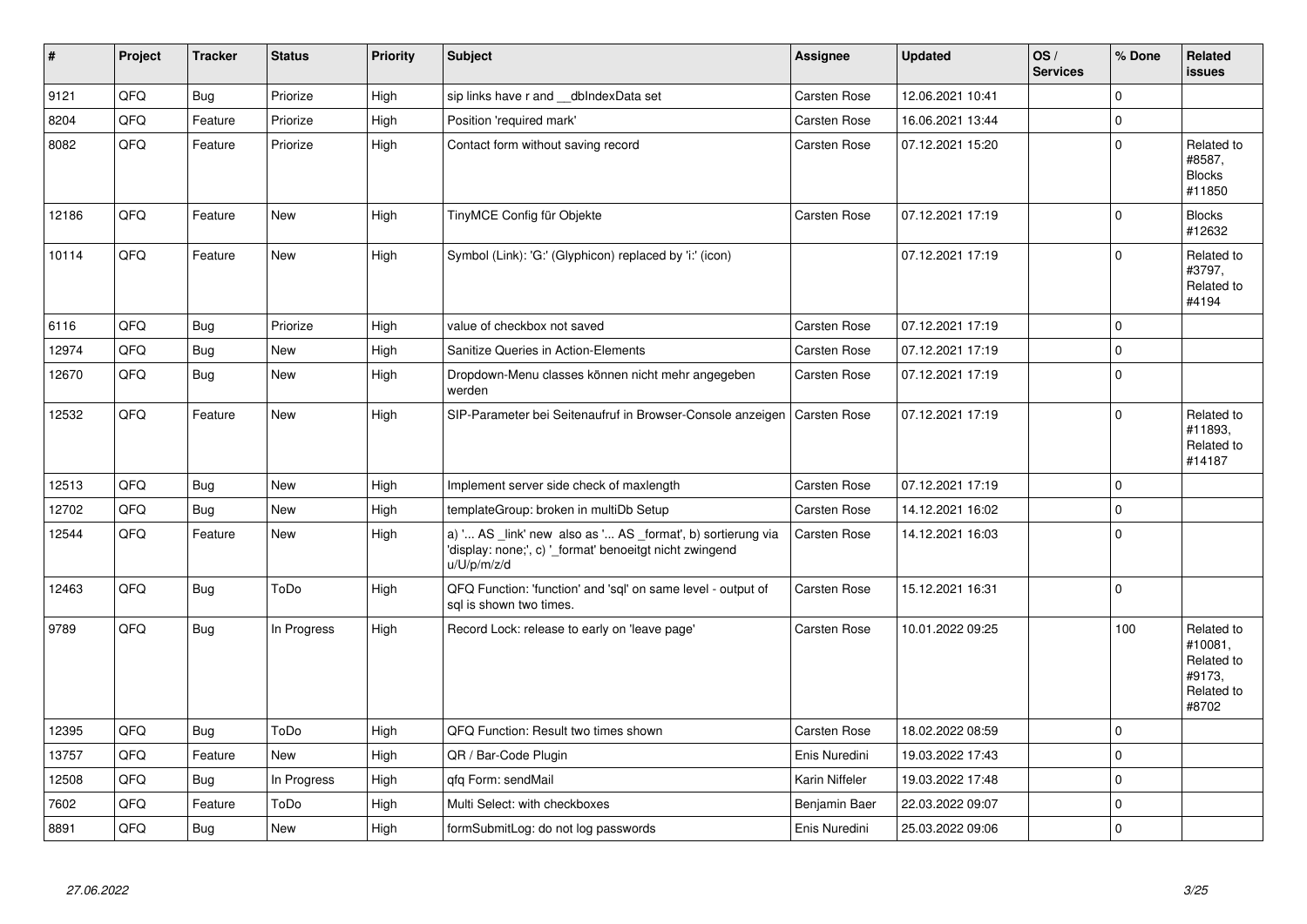| #     | Project | <b>Tracker</b> | <b>Status</b>     | <b>Priority</b> | <b>Subject</b>                                                                                 | <b>Assignee</b>     | <b>Updated</b>   | OS/<br><b>Services</b> | % Done      | Related<br>issues                                                      |
|-------|---------|----------------|-------------------|-----------------|------------------------------------------------------------------------------------------------|---------------------|------------------|------------------------|-------------|------------------------------------------------------------------------|
| 14187 | QFQ     | Feature        | New               | High            | qfq.log: show current URL                                                                      | <b>Carsten Rose</b> | 28.05.2022 11:02 |                        | $\Omega$    | Related to<br>#13933,<br>Related to<br>#12532,<br>Related to<br>#11893 |
| 11630 | QFQ     | <b>Bug</b>     | Feedback          | High            | Bitte check ob CALL() in 20.11.0 noch so funktioniert wie in<br>20.4.1                         | Enis Nuredini       | 28.05.2022 13:45 |                        | $\Omega$    | Related to<br>#11325                                                   |
| 12066 | QFQ     | <b>Bug</b>     | New               | High            | enterAsSubmit: Forward wird nicht ausgeführt                                                   | Enis Nuredini       | 29.05.2022 09:23 |                        | 0           |                                                                        |
| 13716 | QFQ     | <b>Bug</b>     | New               | High            | Firefox ask to store username/password                                                         | Enis Nuredini       | 30.05.2022 09:31 |                        | $\Omega$    | Related to<br>#13827                                                   |
| 9052  | QFQ     | Feature        | Feedback          | High            | Report: CodeMirror with SQL Syntax Highlight in FE                                             | Enis Nuredini       | 08.06.2022 10:25 |                        | $\mathbf 0$ |                                                                        |
| 8316  | QFQ     | Bug            | Feedback          | Normal          | Documentation/Behaviour for Nested Queries and<br>Record-Store confusing                       | Nicola Chiapolini   | 20.11.2019 09:14 |                        | $\Omega$    |                                                                        |
| 9579  | QFQ     | Feature        | Some day<br>maybe | Normal          | Multiform with Process Row                                                                     | <b>Carsten Rose</b> | 11.12.2019 16:01 |                        | $\mathbf 0$ |                                                                        |
| 9704  | QFQ     | Feature        | Some day<br>maybe | Normal          | Thumbnails Generieren beim Splitten von PDF Files                                              | <b>Carsten Rose</b> | 11.12.2019 16:01 |                        | $\Omega$    |                                                                        |
| 8106  | QFQ     | <b>Bug</b>     | Some day<br>maybe | Normal          | Dynamic Update: Feld kann nicht auf empty zurückgesetzt<br>werden                              | <b>Carsten Rose</b> | 11.12.2019 16:01 |                        | $\Omega$    |                                                                        |
| 8894  | QFQ     | Feature        | Some day<br>maybe | Normal          | Documentation Tags Usable in QFQ Application                                                   | <b>Carsten Rose</b> | 11.12.2019 16:01 |                        | $\mathbf 0$ |                                                                        |
| 8892  | QFQ     | Feature        | Some day<br>maybe | Normal          | Display and Edit SQL Comments in Form Editor                                                   | <b>Carsten Rose</b> | 11.12.2019 16:01 |                        | 0           |                                                                        |
| 9020  | QFQ     | <b>Bug</b>     | Some day<br>maybe | Normal          | radio mit buttonClass und dynamicUpdate lassen sich nicht<br>kombinieren                       |                     | 11.12.2019 16:01 |                        | $\Omega$    |                                                                        |
| 6992  | QFQ     | Feature        | Some day<br>maybe | Normal          | DB exception: Syntax Highlight                                                                 |                     | 11.12.2019 16:01 |                        | $\Omega$    | Related to<br>#5450                                                    |
| 7108  | QFQ     | Feature        | Some day<br>maybe | Normal          | QFQ Wrap Elements                                                                              |                     | 11.12.2019 16:01 |                        | $\Omega$    |                                                                        |
| 7107  | QFQ     | Feature        | Some day<br>maybe | Normal          | Showcase Registration Tool: Anmeldung / Administration :<br>Liste Anmeldungen / Emaileinaldung | Carsten Rose        | 11.12.2019 16:01 |                        | $\Omega$    |                                                                        |
| 7106  | QFQ     | Feature        | Some day<br>maybe | Normal          | Beispiel Nummerierung von Rows in Report                                                       |                     | 11.12.2019 16:01 |                        | $\Omega$    |                                                                        |
| 7105  | QFG     | Feature        | Some day<br>maybe | Normal          | Beispiel wie man in einer zweiten Tabelle speichert.                                           |                     | 11.12.2019 16:01 |                        | 0           |                                                                        |
| 7104  | QFG     | Feature        | Some day<br>maybe | Normal          | Manual: hint about escaping if '\r' appears in mail body                                       |                     | 11.12.2019 16:01 |                        | 0           |                                                                        |
| 7336  | QFG     | Feature        | Some day<br>maybe | Normal          | PDF Upload: disallow PDFs with specific Meta information                                       | Carsten Rose        | 11.12.2019 16:01 |                        | 0           |                                                                        |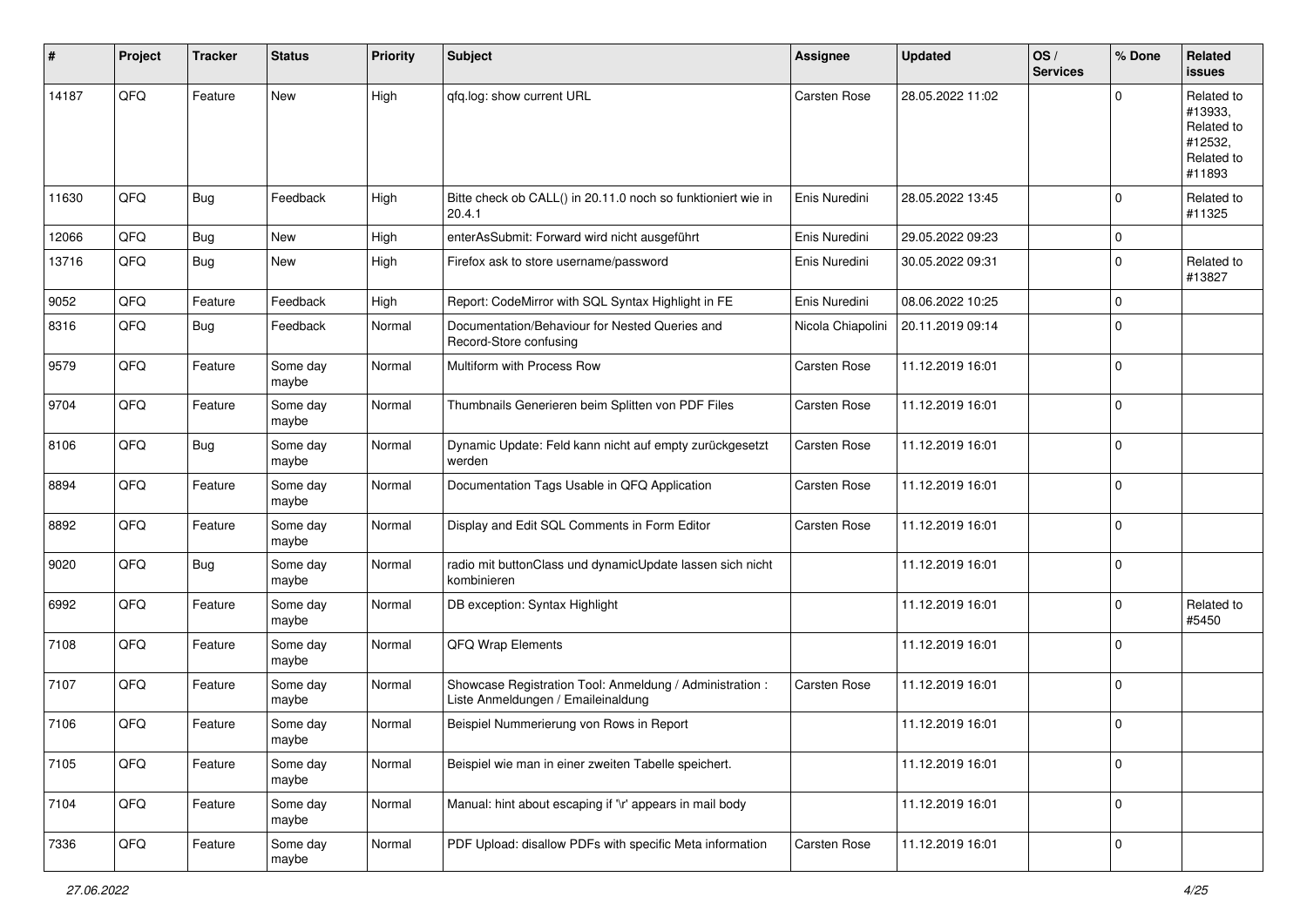| $\pmb{\sharp}$ | Project | <b>Tracker</b> | <b>Status</b>     | <b>Priority</b> | <b>Subject</b>                                                                                            | <b>Assignee</b>     | <b>Updated</b>   | OS/<br><b>Services</b> | % Done      | Related<br>issues   |
|----------------|---------|----------------|-------------------|-----------------|-----------------------------------------------------------------------------------------------------------|---------------------|------------------|------------------------|-------------|---------------------|
| 5783           | QFQ     | Feature        | Some day<br>maybe | Normal          | <b>BPMN View/Edit</b>                                                                                     |                     | 11.12.2019 16:02 |                        | $\Omega$    |                     |
| 6083           | QFQ     | Feature        | Some day<br>maybe | Normal          | Dynamic Update: Value Check via SQL                                                                       |                     | 11.12.2019 16:02 |                        | $\Omega$    |                     |
| 6299           | QFQ     | Feature        | Some day<br>maybe | Normal          | Attack detection: log table with invalid SIP access                                                       |                     | 11.12.2019 16:02 |                        | $\Omega$    | Related to<br>#3947 |
| 6288           | QFQ     | Feature        | Some day<br>maybe | Normal          | Best Practice: Erklaeren wie man ein Formular ganz in<br>'weiss' erstellen kann                           |                     | 11.12.2019 16:02 |                        | $\Omega$    |                     |
| 6515           | QFQ     | Feature        | Some day<br>maybe | Normal          | Formular: Felder dynamisch ein/ausblenden                                                                 |                     | 11.12.2019 16:02 |                        | $\mathbf 0$ |                     |
| 6715           | QFQ     | Feature        | Some day<br>maybe | Normal          | Code-Refactoring: dbArray vereinheitlichen                                                                | <b>Carsten Rose</b> | 11.12.2019 16:02 |                        | $\Omega$    |                     |
| 4349           | QFQ     | Feature        | Some day<br>maybe | Normal          | link download: downloaded external URL to<br>deliver/concatenate - check mimetipe and handle it correctly | <b>Carsten Rose</b> | 11.12.2019 16:02 |                        | $\Omega$    |                     |
| 4442           | QFQ     | Feature        | Some day<br>maybe | Normal          | Special Column Name: _link - new symbol G (Glyph) to<br>choose any available symbol                       |                     | 11.12.2019 16:02 |                        | $\Omega$    |                     |
| 4441           | QFQ     | <b>Bug</b>     | Some day<br>maybe | Normal          | \$ SERVER Vars sollten nur aus dem Store genommen<br>werden - Code entsprechend anpassen.                 |                     | 11.12.2019 16:02 |                        | $\Omega$    |                     |
| 4440           | QFQ     | Feature        | Some day<br>maybe | Normal          | Manual.rst: explain how to. expand PHP Session to 4h                                                      |                     | 11.12.2019 16:02 |                        | $\Omega$    |                     |
| 4420           | QFQ     | Feature        | Some day<br>maybe | Normal          | Client: Local Storage - store the changes of a form, local in<br>the browser.                             | Benjamin Baer       | 11.12.2019 16:02 |                        | $\mathbf 0$ |                     |
| 4444           | QFQ     | Feature        | Some day<br>maybe | Normal          | FE.type=upload: detect mime type                                                                          |                     | 11.12.2019 16:02 |                        | $\Omega$    | Related to<br>#4303 |
| 4839           | QFQ     | Feature        | Some day<br>maybe | Normal          | qfq-handle in <head> Abschnitt</head>                                                                     | <b>Carsten Rose</b> | 11.12.2019 16:02 |                        | $\Omega$    |                     |
| 4974           | QFQ     | Feature        | Some day<br>maybe | Normal          | Long polling - inform all listening clients of changes                                                    |                     | 11.12.2019 16:02 |                        | $\mathbf 0$ |                     |
| 4956           | QFQ     | Feature        | Some day<br>maybe | Normal          | Sendmail: Benutzerdefinierte Headers                                                                      | <b>Carsten Rose</b> | 11.12.2019 16:02 |                        | $\Omega$    |                     |
| 5160           | QFQ     | Feature        | Some day<br>maybe | Normal          | QFQ collaborative / together.js, ShareJS, y-js, collaborative,                                            |                     | 11.12.2019 16:02 |                        | $\Omega$    |                     |
| 5129           | QFQ     | Feature        | Some day<br>maybe | Normal          | Reports: SQL fuer x Achse und y Achse                                                                     |                     | 11.12.2019 16:02 |                        | $\Omega$    |                     |
| 3291           | QFQ     | Feature        | Some day<br>maybe | Normal          | AutoCron websiteToken                                                                                     | Carsten Rose        | 11.12.2019 16:02 |                        | 0           | Related to<br>#4250 |
| 3285           | QFQ     | Feature        | Some day<br>maybe | Normal          | Zeichenlimit pro Feld: textarea / editor                                                                  | Carsten Rose        | 11.12.2019 16:02 |                        | $\Omega$    |                     |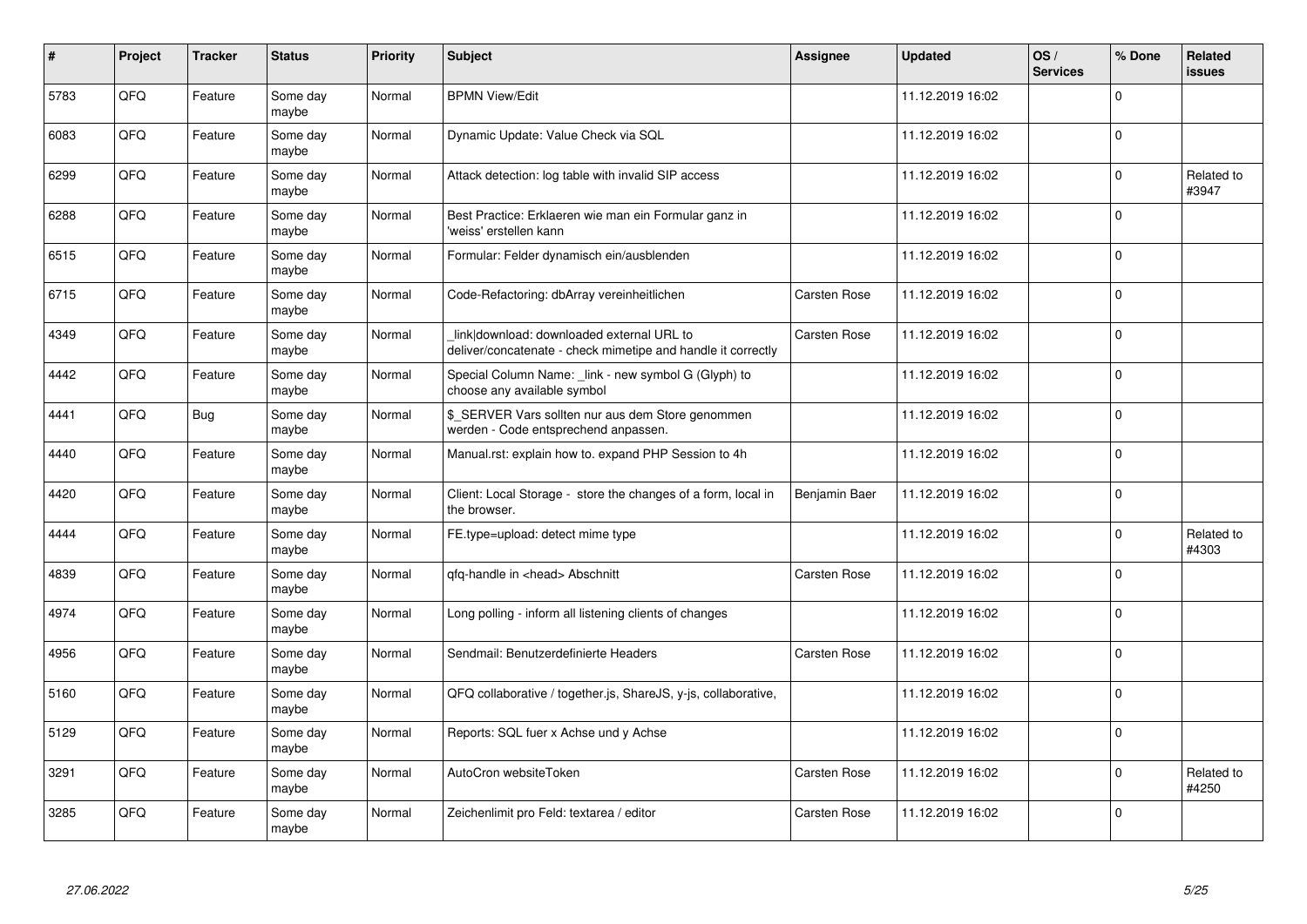| $\vert$ # | Project | <b>Tracker</b> | <b>Status</b>     | <b>Priority</b> | <b>Subject</b>                                                                                                                               | Assignee            | <b>Updated</b>   | OS/<br><b>Services</b> | % Done         | Related<br>issues                           |
|-----------|---------|----------------|-------------------|-----------------|----------------------------------------------------------------------------------------------------------------------------------------------|---------------------|------------------|------------------------|----------------|---------------------------------------------|
| 3385      | QFQ     | Feature        | Some day<br>maybe | Normal          | templateGroup: insert/update/delete non primary records                                                                                      | Carsten Rose        | 11.12.2019 16:02 |                        | $\Omega$       |                                             |
| 3350      | QFQ     | Feature        | Some day<br>maybe | Normal          | FormEditor: Hilfetext hinter 'checktype'                                                                                                     | Carsten Rose        | 11.12.2019 16:02 |                        | $\Omega$       |                                             |
| 3349      | QFQ     | Bug            | Some day<br>maybe | Normal          | config.qfq.ini: a) vertraegt keine '=' im Value (z.B. Passwort),<br>b) Values sollten in ticks einschliessbar sein (spaces, )                | Carsten Rose        | 11.12.2019 16:02 |                        | $\Omega$       |                                             |
| 3332      | QFQ     | Feature        | Some day<br>maybe | Normal          | Uploads: Thumbnails, Details zum hochgeladenen File                                                                                          | Carsten Rose        | 11.12.2019 16:02 |                        | $\Omega$       | Related to<br>#3264,<br>Related to<br>#5333 |
| 3331      | QFQ     | Feature        | Some day<br>maybe | Normal          | Default Tooltip fuer page? Links: mit Form und Record ID                                                                                     | Carsten Rose        | 11.12.2019 16:02 |                        | $\Omega$       |                                             |
| 3495      | QFQ     | Feature        | Some day<br>maybe | Normal          | Predifined Parameter werden nicht in '+' (add new record)<br>SIP gerendert.                                                                  |                     | 11.12.2019 16:02 |                        | $\overline{0}$ |                                             |
| 3458      | QFQ     | Feature        | Some day<br>maybe | Normal          | Display 'Edit Form Element'-Checkbox on form: should<br>depend on FE Group                                                                   | Carsten Rose        | 11.12.2019 16:02 |                        | $\Omega$       | Related to<br>#3447                         |
| 3457      | QFQ     | Feature        | Some day<br>maybe | Normal          | LDAP: concat multi values to one single entry                                                                                                | Carsten Rose        | 11.12.2019 16:02 |                        | $\Omega$       |                                             |
| 3415      | QFQ     | Feature        | Some day<br>maybe | Normal          | FE Login Box Templatefile                                                                                                                    | Benjamin Baer       | 11.12.2019 16:02 |                        | $\Omega$       |                                             |
| 3402      | QFQ     | Feature        | Some day<br>maybe | Normal          | Syntax Highlighting via CodeMirror                                                                                                           | Carsten Rose        | 11.12.2019 16:02 |                        | 100            | Related to<br>#3207                         |
| 3617      | QFQ     | Feature        | Some day<br>maybe | Normal          | Load javascripts at bottom                                                                                                                   |                     | 11.12.2019 16:02 |                        | $\Omega$       |                                             |
| 3588      | QFQ     | <b>Bug</b>     | Some day<br>maybe | Normal          | templateGroup: versteckte Elemente werden weiterhin<br>gespeichert.                                                                          | Carsten Rose        | 11.12.2019 16:02 |                        | $\Omega$       |                                             |
| 3708      | QFQ     | Feature        | Some day<br>maybe | Normal          | Form: input - 'specialchars', 'none'  gewisse tags erlauben,<br>andere verbieten                                                             | <b>Carsten Rose</b> | 11.12.2019 16:02 |                        | $\Omega$       | Related to<br>#14320                        |
| 3692      | QFQ     | Feature        | Some day<br>maybe | Normal          | QFQ Webseite                                                                                                                                 | Benjamin Baer       | 11.12.2019 16:02 |                        | $\Omega$       | Related to<br>#5033                         |
| 3682      | QFQ     | <b>Bug</b>     | Some day<br>maybe | Normal          | Dynamic update: Radio buttons                                                                                                                | Carsten Rose        | 11.12.2019 16:02 |                        | $\Omega$       |                                             |
| 3677      | QFQ     | Feature        | Some day<br>maybe | Normal          | wkhtmitopdf: FE User access prohibited, if client IP changes<br>\$TYPO3_CONF_VARS[FE][lockIP]                                                | <b>Carsten Rose</b> | 11.12.2019 16:02 |                        | $\Omega$       |                                             |
| 3666      | QFQ     | Feature        | Some day<br>maybe | Normal          | a) Performance Messung: mysql_real_escape_string() im<br>Vergleich zu str_replace(), b) doppeltes Aufrufen von<br>mysql_real_escape_string() | Carsten Rose        | 11.12.2019 16:02 |                        | $\Omega$       |                                             |
| 3646      | QFQ     | Feature        | Some day<br>maybe | Normal          | Moeglichkeit HTML Tags in Reports auszugeben (zu<br>enkodieren: htmlspecialchars)                                                            |                     | 11.12.2019 16:02 |                        | $\Omega$       | Related to<br>#14320                        |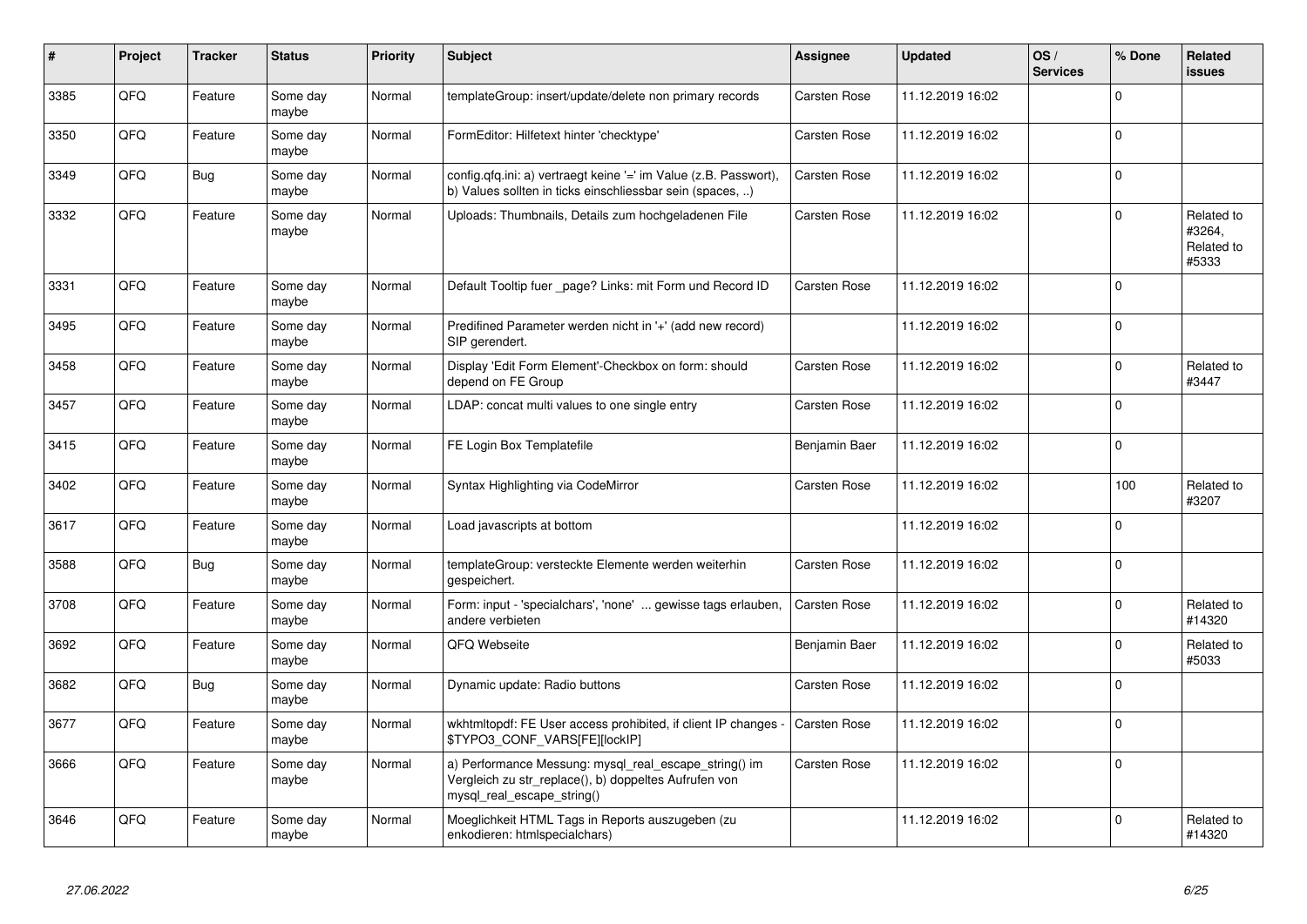| #    | Project | <b>Tracker</b> | <b>Status</b>     | <b>Priority</b> | <b>Subject</b>                                                                                                                                           | Assignee            | <b>Updated</b>   | OS/<br><b>Services</b> | % Done   | Related<br><b>issues</b>                    |
|------|---------|----------------|-------------------|-----------------|----------------------------------------------------------------------------------------------------------------------------------------------------------|---------------------|------------------|------------------------|----------|---------------------------------------------|
| 3811 | QFQ     | <b>Bug</b>     | Some day<br>maybe | Normal          | Dynamic Update: extraButtonInfo - Text aktualisieren                                                                                                     | <b>Carsten Rose</b> | 11.12.2019 16:03 |                        | $\Omega$ | Related to<br>#11517                        |
| 3750 | QFQ     | <b>Bug</b>     | Some day<br>maybe | Normal          | FE in a row: if one violates check, all are red                                                                                                          | Carsten Rose        | 11.12.2019 16:03 |                        | $\Omega$ |                                             |
| 3879 | QFQ     | Feature        | Some day<br>maybe | Normal          | Form 'FormElement': Beim Feld 'name' rechts in der Notiz<br>einen Link einblenden - a) aktuelle Definition anzeigen, b)<br>Spalte in der Tabelle anlegen |                     | 11.12.2019 16:03 |                        | $\Omega$ |                                             |
| 3878 | QFQ     | Feature        | Some day<br>maybe | Normal          | Form 'FormElement': Spalte 'name' typeAhead mit<br>Spaltennamen der Primarytable.                                                                        |                     | 11.12.2019 16:03 |                        | $\Omega$ |                                             |
| 3877 | QFQ     | Feature        | Some day<br>maybe | Normal          | FormEditor: die Felder die aktuell nicht gebraucht werden nur<br>auf readonly/disabled setzen (nicht ausblenden > das irritiert.                         | <b>Carsten Rose</b> | 11.12.2019 16:03 |                        | $\Omega$ |                                             |
| 3941 | QFQ     | Feature        | Some day<br>maybe | Normal          | sqlAfter: es sollten mehrere moeglich sein                                                                                                               | Carsten Rose        | 11.12.2019 16:03 |                        | $\Omega$ | Related to<br>#3942                         |
| 3905 | QFQ     | Feature        | Some day<br>maybe | Normal          | Documentation: Best Practice anhand eines Online<br>Bewerbungstools                                                                                      | Carsten Rose        | 11.12.2019 16:03 |                        | $\Omega$ |                                             |
| 3900 | QFQ     | Feature        | Some day<br>maybe | Normal          | Extend documentation of 'Copy / Paste'                                                                                                                   | Carsten Rose        | 11.12.2019 16:03 |                        | $\Omega$ | Related to<br>#3899                         |
| 3895 | QFQ     | <b>Bug</b>     | Some day<br>maybe | Normal          | typeahead pedantic: on lehrkredit Idap webpass - if only one<br>person is in dropdown, such person can't be selected                                     | <b>Carsten Rose</b> | 11.12.2019 16:03 |                        | $\Omega$ |                                             |
| 3882 | QFQ     | <b>Bug</b>     | Some day<br>maybe | Normal          | templateGroup: disable 'add' if limit is reached - funktioniert<br>nicht wenn bereits records existierten                                                | Carsten Rose        | 11.12.2019 16:03 |                        | $\Omega$ |                                             |
| 4008 | QFQ     | <b>Bug</b>     | Some day<br>maybe | Normal          | FormElemen.type=sendmail: wrong 'TO' if 'real<br>name <rea@mail.to>' is used</rea@mail.to>                                                               | <b>Carsten Rose</b> | 11.12.2019 16:03 |                        | $\Omega$ |                                             |
| 3991 | QFQ     | Feature        | Some day<br>maybe | Normal          | report: Columnname ' skipWrap' skips 'fbeg', 'fend'                                                                                                      | Carsten Rose        | 11.12.2019 16:03 |                        | $\Omega$ |                                             |
| 3947 | QFQ     | Feature        | Some day<br>maybe | Normal          | Attack detectect: logout current user                                                                                                                    | Carsten Rose        | 11.12.2019 16:03 |                        | $\Omega$ | Related to<br>#5458,<br>Related to<br>#6299 |
| 3942 | QFQ     | Feature        | Some day<br>maybe | Normal          | Action Elemente: neu generierte IDs via FE weitergeben                                                                                                   | Carsten Rose        | 11.12.2019 16:03 |                        | $\Omega$ | Related to<br>#3941                         |
| 4027 | QFQ     | Feature        | Some day<br>maybe | Normal          | Missing: orange 'check' / 'bullet'                                                                                                                       |                     | 11.12.2019 16:03 |                        | $\Omega$ |                                             |
| 4026 | QFQ     | Feature        | Some day<br>maybe | Normal          | sqlLog.sql: log number of FE.id                                                                                                                          | Carsten Rose        | 11.12.2019 16:03 |                        | $\Omega$ | Related to<br>#5458                         |
| 4018 | QFQ     | Feature        | Some day<br>maybe | Normal          | typeahead: solve problem with potential long query<br>parameter                                                                                          | Carsten Rose        | 11.12.2019 16:03 |                        | $\Omega$ |                                             |
| 4197 | QFQ     | Feature        | Some day<br>maybe | Normal          | Unit Test fuer JSON Stream von QuickFormQuery.php ><br>doForm()                                                                                          | Carsten Rose        | 11.12.2019 16:03 |                        | $\Omega$ |                                             |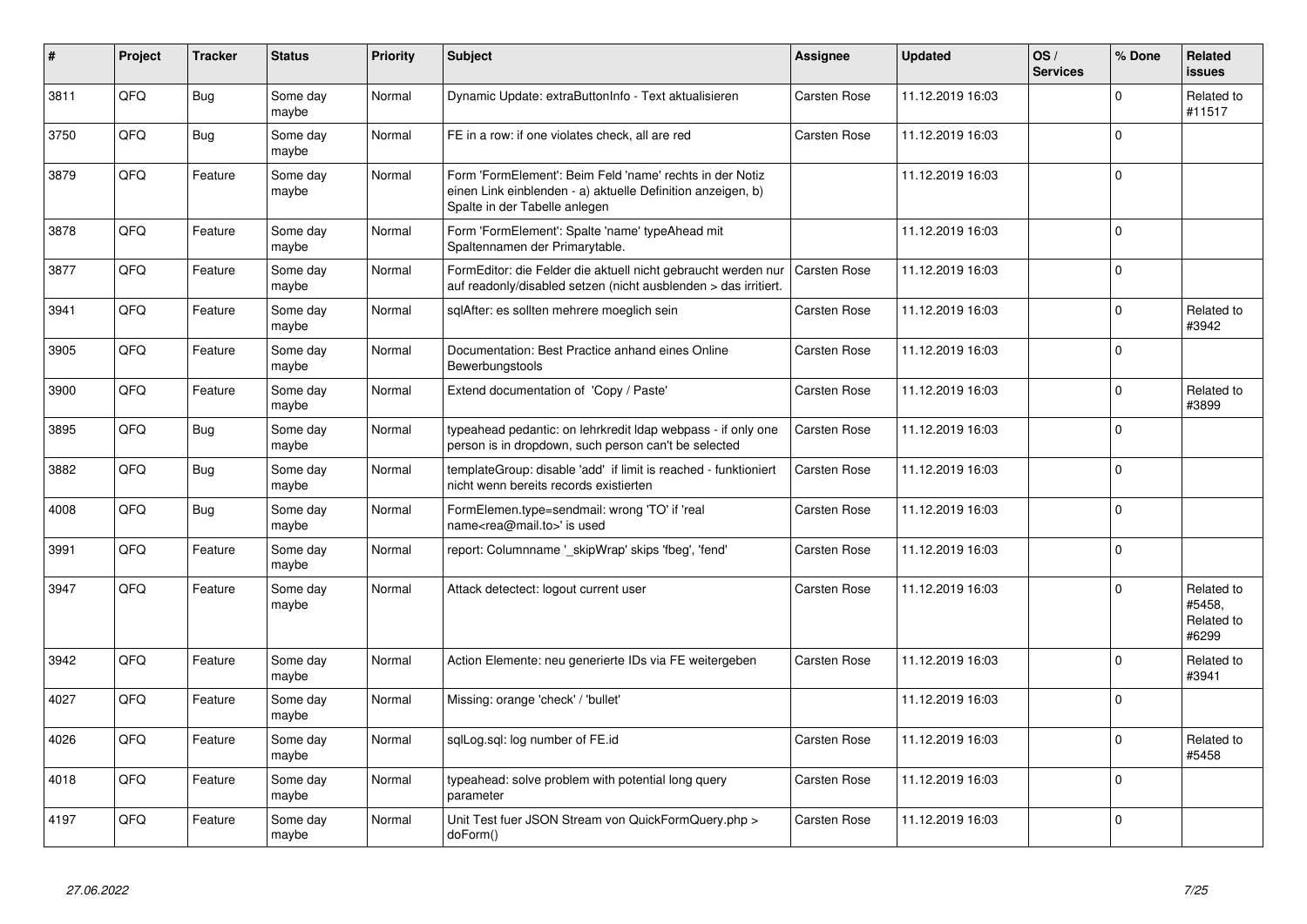| #    | Project | <b>Tracker</b> | <b>Status</b>     | <b>Priority</b> | <b>Subject</b>                                                                                                     | <b>Assignee</b>     | <b>Updated</b>   | OS/<br><b>Services</b> | % Done      | Related<br>issues                           |
|------|---------|----------------|-------------------|-----------------|--------------------------------------------------------------------------------------------------------------------|---------------------|------------------|------------------------|-------------|---------------------------------------------|
| 4138 | QFQ     | <b>Bug</b>     | Some day<br>maybe | Normal          | _style fehlt                                                                                                       |                     | 11.12.2019 16:03 |                        | 0           |                                             |
| 4122 | QFQ     | Bug            | Some day<br>maybe | Normal          | file: Render Mode hat keinen Effekt                                                                                |                     | 11.12.2019 16:03 |                        | $\mathbf 0$ |                                             |
| 4293 | QFQ     | <b>Bug</b>     | Some day<br>maybe | Normal          | Download broken if token 'd:' is missing - but no error<br>message                                                 | Carsten Rose        | 11.12.2019 16:03 |                        | 0           | Related to<br>#7514                         |
| 4259 | QFQ     | Feature        | Some day<br>maybe | Normal          | Instant trigger a cron job                                                                                         | Carsten Rose        | 11.12.2019 16:03 |                        | $\Omega$    |                                             |
| 1623 | QFQ     | Feature        | Some day<br>maybe | Normal          | RealURL                                                                                                            |                     | 11.12.2019 16:03 |                        | 30          |                                             |
| 1510 | QFQ     | Feature        | Some day<br>maybe | Normal          | jquery von google laden, falls das nicht geht lokal                                                                |                     | 11.12.2019 16:03 |                        | $\Omega$    |                                             |
| 1253 | QFQ     | Feature        | Some day<br>maybe | Normal          | QF: Colorpicker                                                                                                    |                     | 11.12.2019 16:03 |                        | $\Omega$    |                                             |
| 1251 | QFQ     | Feature        | Some day<br>maybe | Normal          | QF: Combo                                                                                                          |                     | 11.12.2019 16:03 |                        | $\mathbf 0$ |                                             |
| 1946 | QFQ     | Feature        | Some day<br>maybe | Normal          | Kontrolle ob der ReadOnly Modus bei den<br>Formularelementen korrekt implementiert ist                             | <b>Carsten Rose</b> | 11.12.2019 16:03 |                        | $\mathbf 0$ |                                             |
| 1635 | QFQ     | Feature        | Some day<br>maybe | Normal          | QFQ Extension content record: weitere Optionen einblenden.                                                         | <b>Carsten Rose</b> | 11.12.2019 16:03 |                        | 0           |                                             |
| 2084 | QFQ     | Feature        | Some day<br>maybe | Normal          | Mailto mit encryption: Subrecord                                                                                   | <b>Carsten Rose</b> | 11.12.2019 16:03 |                        | $\mathbf 0$ | Related to<br>#2082                         |
| 2063 | QFQ     | <b>Bug</b>     | Some day<br>maybe | Normal          | Pills auf 'inaktiv' setzen falls keine Element auf dem Pill<br>sichtbar sind.                                      | Benjamin Baer       | 11.12.2019 16:03 |                        | $\Omega$    | Related to<br>#3752                         |
| 2995 | QFQ     | Feature        | Some day<br>maybe | Normal          | Dropdown JQuery Plugin: 'chosen' - Moeglichkeit um Select<br>Listen mehr Funktion zu geben. Kein Bootstrap noetig. | Carsten Rose        | 11.12.2019 16:03 |                        | $\Omega$    |                                             |
| 2950 | QFQ     | Feature        | Some day<br>maybe | Normal          | Inhalt QFQ Records als File                                                                                        |                     | 11.12.2019 16:03 |                        | $\Omega$    |                                             |
| 3216 | QFQ     | Feature        | Some day<br>maybe | Normal          | dynamic update für checkbox label2                                                                                 | <b>Carsten Rose</b> | 11.12.2019 16:03 |                        | $\mathbf 0$ | Related to<br>#2081                         |
| 3130 | QFQ     | <b>Bug</b>     | Some day<br>maybe | Normal          | Debug Info's nicht korrekt nach 'New > Save'.                                                                      | Carsten Rose        | 11.12.2019 16:03 |                        | $\Omega$    | Related to<br>#3253                         |
| 3267 | QFQ     | Feature        | Some day<br>maybe | Normal          | 2 Forms auf einer Seite: real + Read only                                                                          | <b>Carsten Rose</b> | 11.12.2019 16:03 |                        | $\Omega$    |                                             |
| 4023 | QFQ     | Feature        | New               | Normal          | prepared statements - FE action: salveld, sqllnsert,<br>sqlUpdate, sqlDelete, sqlBefore, sqlAfter                  | Carsten Rose        | 11.12.2019 16:15 |                        | $\mathbf 0$ |                                             |
| 2361 | QFQ     | Feature        | New               | Normal          | Logging wer/wann/wo welches Formular aufgerufen hat                                                                | Carsten Rose        | 11.12.2019 16:15 |                        | 0           | Related to<br>#4432,<br>Related to<br>#7480 |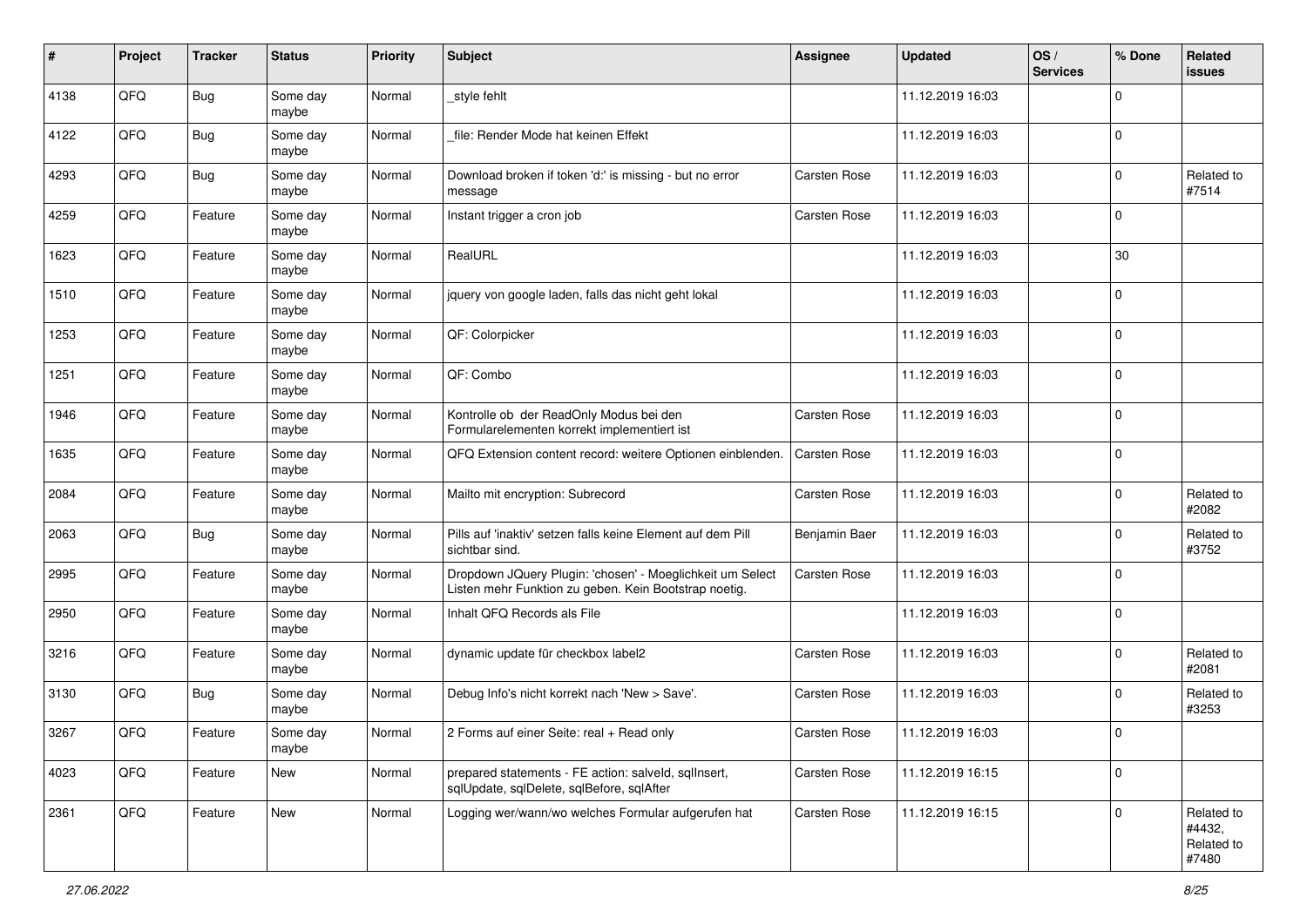| #    | Project | <b>Tracker</b> | <b>Status</b> | <b>Priority</b> | <b>Subject</b>                                                                                                                        | <b>Assignee</b>     | <b>Updated</b>   | OS/<br><b>Services</b> | % Done       | Related<br>issues   |
|------|---------|----------------|---------------|-----------------|---------------------------------------------------------------------------------------------------------------------------------------|---------------------|------------------|------------------------|--------------|---------------------|
| 7480 | QFQ     | Feature        | <b>New</b>    | Normal          | Record History (Undo / Redo)                                                                                                          | <b>Carsten Rose</b> | 11.12.2019 16:16 |                        | $\Omega$     | Related to<br>#2361 |
| 6602 | QFQ     | Feature        | New           | Normal          | Formlet: in Report auf Mausklick ein mini-form oeffnen                                                                                | <b>Carsten Rose</b> | 11.12.2019 16:16 |                        | 0            |                     |
| 4756 | QFQ     | <b>Bug</b>     | New           | Normal          | Form dirty even nothing changes                                                                                                       | <b>Carsten Rose</b> | 11.12.2019 16:16 |                        | $\mathbf 0$  |                     |
| 8702 | QFQ     | Feature        | New           | Normal          | Load Record which is locked: missing user info                                                                                        | Carsten Rose        | 11.12.2019 16:16 |                        | 0            | Related to<br>#9789 |
| 9777 | QFQ     | Feature        | New           | Normal          | Logging QFQ Variables                                                                                                                 | <b>Carsten Rose</b> | 16.12.2019 17:17 |                        | $\mathbf 0$  |                     |
| 9853 | QFQ     | Feature        | <b>New</b>    | Normal          | Check das SQL / QFQ / Mail Logfile geschrieben wird                                                                                   |                     | 09.01.2020 11:15 |                        | $\mathbf 0$  |                     |
| 9927 | QFQ     | Feature        | New           | Normal          | QFQ Update: a) Update nur machen wenn BE User<br>eingeloggt ist., b) Bei Fehler genaue Meldung welcher<br>Updateschritt Probleme hat. | Carsten Rose        | 22.01.2020 12:59 |                        | 0            |                     |
| 7660 | QFQ     | Feature        | <b>New</b>    | Normal          | IMAP: import mails to DB, move / delete mails                                                                                         | <b>Carsten Rose</b> | 01.02.2020 09:52 |                        | $\mathbf 0$  |                     |
| 5782 | QFQ     | Feature        | <b>New</b>    | Normal          | NextCloud API                                                                                                                         | Carsten Rose        | 01.02.2020 10:02 |                        | $\mathbf 0$  |                     |
| 7920 | QFQ     | Feature        | New           | Normal          | FE: Syntax Highlight, Zeinlenumbruch                                                                                                  | <b>Carsten Rose</b> | 01.02.2020 10:03 |                        | $\mathbf 0$  |                     |
| 5942 | QFQ     | Feature        | Priorize      | Normal          | 'L' and 'type': append to links, generate via '_link' by using 'u:                                                                    | Carsten Rose        | 01.02.2020 10:13 |                        | $\Omega$     |                     |
| 3782 | QFQ     | <b>Bug</b>     | Priorize      | Normal          | Bei fehlerhafter Eingabe (z.B. Datum) sollte das erwartete<br>Format angezeigt werden                                                 | Carsten Rose        | 01.02.2020 10:13 |                        | $\mathbf 0$  |                     |
| 7616 | QFQ     | <b>Bug</b>     | Priorize      | Normal          | Selectlist with Enum & Dynamic Update                                                                                                 | <b>Carsten Rose</b> | 01.02.2020 10:13 |                        | $\mathbf 0$  |                     |
| 7522 | QFQ     | Feature        | Priorize      | Normal          | Inserting default index.html to folder (Avoid Apache Indexing)                                                                        | Carsten Rose        | 01.02.2020 10:13 |                        | 0            |                     |
| 7290 | QFQ     | Feature        | Priorize      | Normal          | FormEditor: title as textarea if LEN(title)>60                                                                                        | Carsten Rose        | 01.02.2020 10:13 |                        | $\mathbf 0$  | Blocked by<br>#7682 |
| 7217 | QFQ     | Feature        | Priorize      | Normal          | Download: notice User if `_sip=?` is missing                                                                                          | Carsten Rose        | 01.02.2020 10:13 |                        | $\mathbf 0$  |                     |
| 6998 | QFQ     | Feature        | Priorize      | Normal          | Form: with debug=on show column information as tooltip of<br>column label                                                             | <b>Carsten Rose</b> | 01.02.2020 10:13 |                        | $\mathbf 0$  |                     |
| 6574 | QFQ     | <b>Bug</b>     | Priorize      | Normal          | qfq.log: Fehlermeldung wurde angezeigt, aber nicht geloggt                                                                            | Carsten Rose        | 01.02.2020 10:13 |                        | $\mathbf 0$  |                     |
| 8585 | QFQ     | Feature        | Priorize      | Normal          | Enhance Error message for 'unknown form'                                                                                              | <b>Carsten Rose</b> | 01.02.2020 10:13 |                        | $\mathbf 0$  |                     |
| 8584 | QFQ     | Feature        | Priorize      | Normal          | FE 'Action' - never assign to Container (except Template<br>Group)                                                                    | Carsten Rose        | 01.02.2020 10:13 |                        | 0            |                     |
| 8037 | QFQ     | <b>Bug</b>     | Priorize      | Normal          | FE.type=upload (advanced mode): {{slaveld:V}} missing<br>during dynamic update                                                        | Carsten Rose        | 01.02.2020 10:13 |                        | $\mathbf 0$  |                     |
| 8034 | QFQ     | Feature        | Priorize      | Normal          | FormElement 'data': 22.22.2222 should not be accepted                                                                                 | Carsten Rose        | 01.02.2020 10:13 |                        | 0            |                     |
| 7656 | QFQ     | <b>Bug</b>     | Priorize      | Normal          | FE with required, 'pattern' and 'extraButtonLock': always<br>complain about missing value                                             | Carsten Rose        | 01.02.2020 10:13 |                        | $\mathbf 0$  |                     |
| 7630 | QFQ     | Feature        | Priorize      | Normal          | detailed error message for simple upload                                                                                              | Carsten Rose        | 01.02.2020 10:13 |                        | $\mathsf{O}$ |                     |
| 9947 | QFQ     | Bug            | Priorize      | Normal          | Unwanted error message if missing 'typeAheadSqlPrefetch'                                                                              | Carsten Rose        | 01.02.2020 10:13 |                        | $\mathbf 0$  |                     |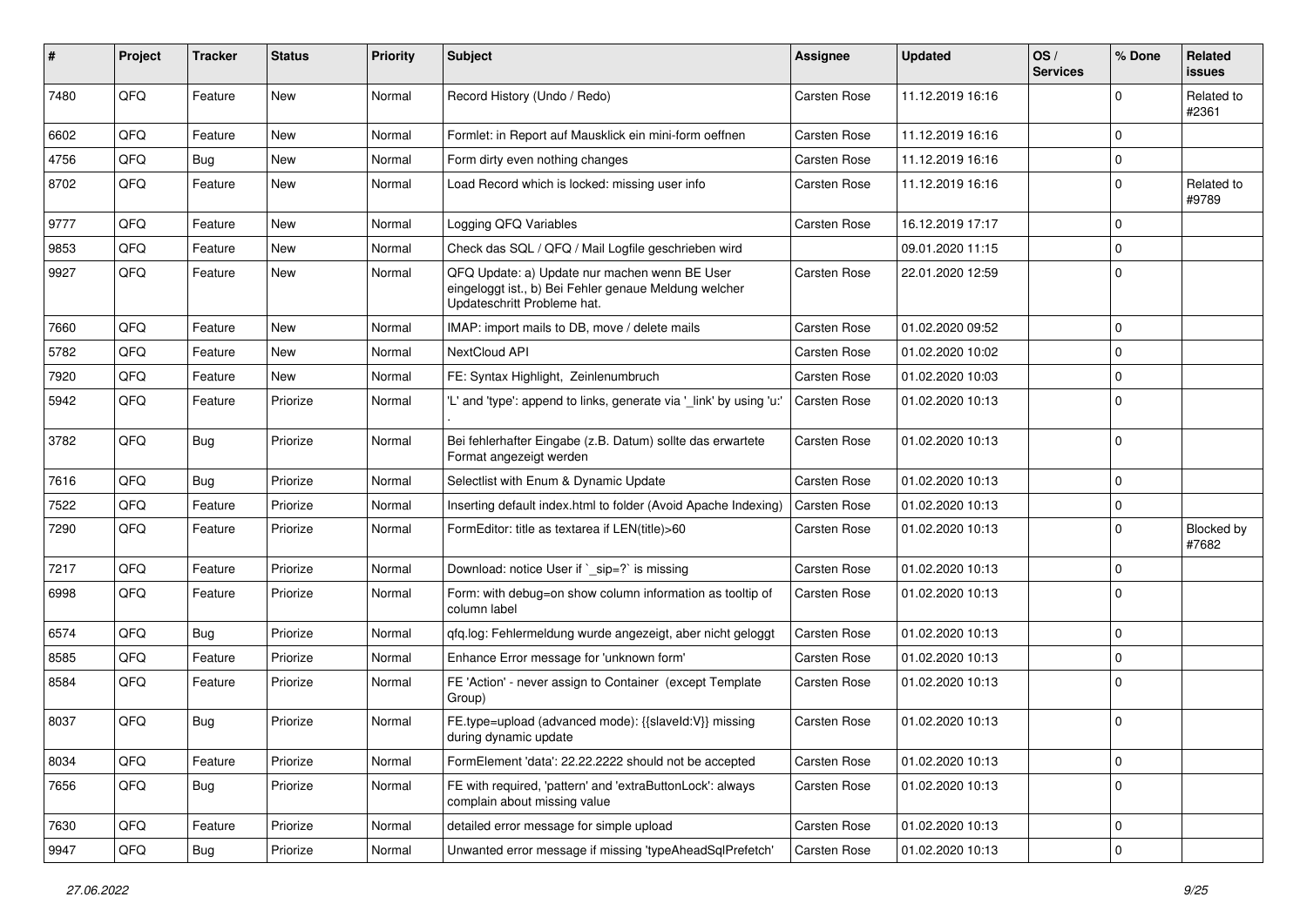| #     | Project | <b>Tracker</b> | <b>Status</b>     | <b>Priority</b> | Subject                                                                                                              | <b>Assignee</b>     | <b>Updated</b>   | OS/<br><b>Services</b> | % Done      | Related<br><b>issues</b> |
|-------|---------|----------------|-------------------|-----------------|----------------------------------------------------------------------------------------------------------------------|---------------------|------------------|------------------------|-------------|--------------------------|
| 9900  | QFQ     | Feature        | Priorize          | Normal          | Generic API Call: tt-content record >> JSON                                                                          | Carsten Rose        | 01.02.2020 10:13 |                        | $\Omega$    |                          |
| 9862  | QFQ     | Bug            | Priorize          | Normal          | Failed writing to sql mail qfq.log should throw an exception                                                         | Carsten Rose        | 01.02.2020 10:13 |                        | $\Omega$    |                          |
| 9975  | QFQ     | Bug            | Priorize          | Normal          | Dropdown Menu: 'r:3' broken                                                                                          | <b>Carsten Rose</b> | 01.02.2020 10:13 |                        | $\Omega$    |                          |
| 9983  | QFQ     | Feature        | New               | Normal          | Report Notation: new keyword 'range'                                                                                 | Carsten Rose        | 01.02.2020 15:55 |                        | $\Omega$    |                          |
| 9024  | QFQ     | <b>Bug</b>     | Some day<br>maybe | Normal          | QFQ Einarbeitung                                                                                                     |                     | 01.02.2020 15:56 |                        | 0           |                          |
| 2643  | QFQ     | <b>Bug</b>     | Some day<br>maybe | Normal          | Zend / PHP Webinars anschauen                                                                                        | Carsten Rose        | 01.02.2020 15:56 |                        | $\Omega$    |                          |
| 9898  | QFQ     | <b>Bug</b>     | Feedback          | Normal          | Formular trotz Timeout gespeichert                                                                                   | Benjamin Baer       | 01.02.2020 15:56 |                        | $\mathbf 0$ |                          |
| 9855  | QFQ     | Bug            | New               | Normal          | <b>Required Check</b>                                                                                                |                     | 01.02.2020 15:56 |                        | $\Omega$    |                          |
| 9773  | QFQ     | Bug            | New               | Normal          | form.parameter.formModeGlobal=requiredOff                                                                            | <b>Carsten Rose</b> | 01.02.2020 15:56 |                        | $\mathbf 0$ |                          |
| 9535  | QFQ     | <b>Bug</b>     | Feedback          | Normal          | Report:  AS '_vertical' - column to wide - vertical >> rot45,<br>rot <sub>90</sub>                                   | Benjamin Baer       | 01.02.2020 15:56 |                        | $\Omega$    |                          |
| 10014 | QFQ     | Feature        | New               | Normal          | Manual.rst: describe behaviour and process order of<br>fillStoreVar, slaveId, sqlBefore,                             | <b>Carsten Rose</b> | 01.02.2020 22:31 |                        | $\Omega$    |                          |
| 9928  | QFQ     | Feature        | Priorize          | Normal          | SpecialColumnName: a) Deprecated: ' AS "_+tag " ', b)<br>New: ' AS "_ <tag1><tag2>"</tag2></tag1>                    | <b>Carsten Rose</b> | 01.02.2020 23:17 |                        | $\Omega$    | Related to<br>#9929      |
| 8277  | QFQ     | Feature        | Priorize          | Normal          | fe.parameter.default=                                                                                                | <b>Carsten Rose</b> | 01.02.2020 23:17 |                        | $\Omega$    | Related to<br>#8113      |
| 9968  | QFQ     | Feature        | Priorize          | Normal          | Tooltip in Links for Developer                                                                                       | <b>Carsten Rose</b> | 01.02.2020 23:17 |                        | $\mathbf 0$ |                          |
| 4583  | QFQ     | Bug            | Some day<br>maybe | Normal          | Dynamic Update bei TypeAhead Feldern                                                                                 | Carsten Rose        | 01.02.2020 23:19 |                        | $\Omega$    |                          |
| 4528  | QFQ     | <b>Bug</b>     | Some day<br>maybe | Normal          | extraButtonLock mit SQLAhead Bug                                                                                     | Carsten Rose        | 01.02.2020 23:19 |                        | $\Omega$    |                          |
| 4092  | QFQ     | Bug            | Some day<br>maybe | Normal          | 1) Logging verbessern wann welches FE warum ausgefuehrt<br>wird, 2) Documentation: Best Practice Template Group      | <b>Carsten Rose</b> | 01.02.2020 23:19 |                        | $\Omega$    | Related to<br>#3504      |
| 3613  | QFQ     | <b>Bug</b>     | Some day<br>maybe | Normal          | note /note unchecked -> note div (col-md) wird weiterhin<br>gerendert                                                | Elias Villiger      | 01.02.2020 23:19 |                        | 100         |                          |
| 5389  | QFQ     | Feature        | Some day<br>maybe | Normal          | QFQ Design: Multline label / note                                                                                    | Benjamin Baer       | 01.02.2020 23:19 |                        | $\mathbf 0$ |                          |
| 5132  | QFQ     | Feature        | Some day<br>maybe | Normal          | Error Message sendmail missing attachment: more details                                                              | Carsten Rose        | 01.02.2020 23:19 |                        | $\mathbf 0$ |                          |
| 5021  | QFQ     | <b>Bug</b>     | Some day<br>maybe | Normal          | FE.typ=extra - during save displays error 'datum2' already<br>filled in STORE_SIP - the value is stored nevertheless | Carsten Rose        | 01.02.2020 23:19 |                        | $\mathbf 0$ | Related to<br>#3875      |
| 4872  | QFQ     | Feature        | Some day<br>maybe | Normal          | Fields of Typo3 page available in STORE TYPO3                                                                        | Carsten Rose        | 01.02.2020 23:19 |                        | 0           |                          |
| 4869  | QFQ     | Feature        | Some day<br>maybe | Normal          | Dynamic Update (show, hide, readonly?, required?) for<br><b>Template Group Elements</b>                              | Carsten Rose        | 01.02.2020 23:19 |                        | $\mathbf 0$ | Related to<br>#4865      |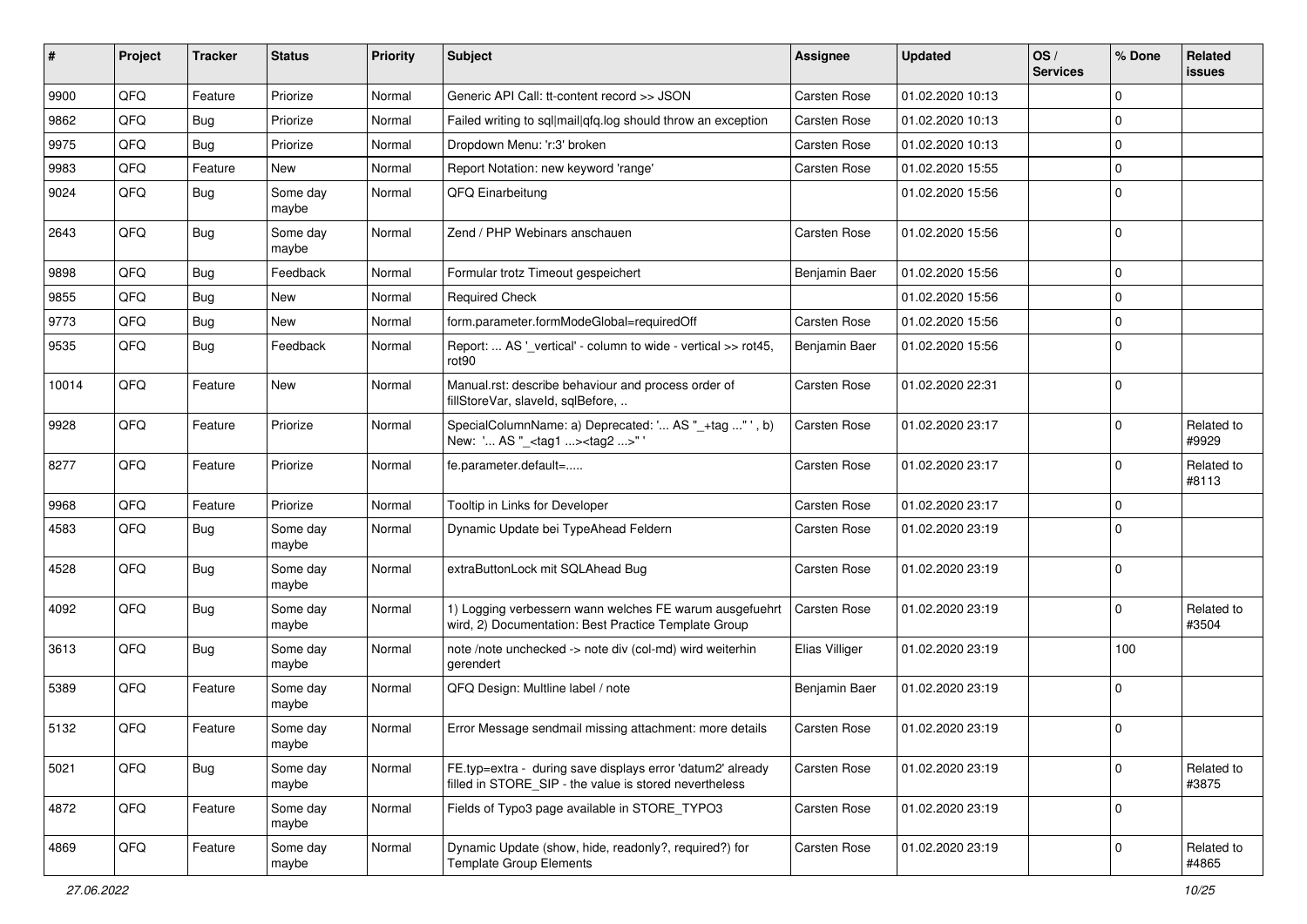| #    | Project | <b>Tracker</b> | <b>Status</b>     | <b>Priority</b> | <b>Subject</b>                                                                   | <b>Assignee</b>     | <b>Updated</b>   | OS/<br><b>Services</b> | % Done      | Related<br>issues   |
|------|---------|----------------|-------------------|-----------------|----------------------------------------------------------------------------------|---------------------|------------------|------------------------|-------------|---------------------|
| 4606 | QFQ     | Feature        | Some day<br>maybe | Normal          | link: qualifier to render bootstrap button                                       | Carsten Rose        | 01.02.2020 23:19 |                        | $\Omega$    |                     |
| 5877 | QFQ     | <b>Bug</b>     | Some day<br>maybe | Normal          | FE.type=note:bsColumn strange behaviour                                          |                     | 01.02.2020 23:19 |                        | $\Omega$    |                     |
| 5852 | QFQ     | Feature        | Some day<br>maybe | Normal          | Logging: mail.log / sql.log - im FE anzeigen und via AJAX<br>aktualisieren       | Carsten Rose        | 01.02.2020 23:19 |                        | $\Omega$    | Related to<br>#5885 |
| 5805 | QFQ     | Feature        | Some day<br>maybe | Normal          | TypeAHead SQL value instead of key stored                                        |                     | 01.02.2020 23:19 |                        | $\Omega$    | Related to<br>#5444 |
| 5768 | QFQ     | <b>Bug</b>     | Some day<br>maybe | Normal          | '{{pageLanguage:T}}' missing if QFQ is called via api                            | <b>Carsten Rose</b> | 01.02.2020 23:19 |                        | $\Omega$    |                     |
| 5706 | QFQ     | <b>Bug</b>     | Some day<br>maybe | Normal          | upload: fileDestination needs to be sanatized                                    | Carsten Rose        | 01.02.2020 23:19 |                        | $\Omega$    |                     |
| 5579 | QFQ     | Feature        | Some day<br>maybe | Normal          | Enhance Doc / Presentation: variable type 'link column type'                     | <b>Carsten Rose</b> | 01.02.2020 23:19 |                        | 0           |                     |
| 5557 | QFQ     | <b>Bug</b>     | Some day<br>maybe | Normal          | Form load: STORE_RECORD filled, but should be empty                              | Carsten Rose        | 01.02.2020 23:19 |                        | $\Omega$    |                     |
| 7100 | QFQ     | Feature        | Some day<br>maybe | Normal          | Download: log access, max downloads, time limit                                  |                     | 01.02.2020 23:19 |                        | $\Omega$    |                     |
| 6704 | QFQ     | Feature        | Some day<br>maybe | Normal          | Upload Mode: Bilder in Notizen rechts sollen aktuellen<br>Upload repräsentieren. |                     | 01.02.2020 23:19 |                        | $\mathbf 0$ | Related to<br>#3264 |
| 6084 | QFQ     | Feature        | Some day<br>maybe | Normal          | New escape type: 'D' - convert date                                              |                     | 01.02.2020 23:19 |                        | $\Omega$    |                     |
| 5991 | QFQ     | Bug            | Some day<br>maybe | Normal          | URLs with ' ' or long parameter are problematic                                  | Carsten Rose        | 01.02.2020 23:19 |                        | $\Omega$    |                     |
| 5983 | QFQ     | Feature        | Some day<br>maybe | Normal          | Form Submit (save & update): normalize date/-time FE                             | Carsten Rose        | 01.02.2020 23:19 |                        | 0           |                     |
| 5923 | QFQ     | Feature        | Some day<br>maybe | Normal          | fillStoreSystemBySqlLate                                                         |                     | 01.02.2020 23:19 |                        | $\Omega$    |                     |
| 5895 | QFQ     | Feature        | Some day<br>maybe | Normal          | Tutorial: List of all QFQ Features                                               |                     | 01.02.2020 23:19 |                        | $\mathbf 0$ |                     |
| 5893 | QFQ     | Feature        | Some day<br>maybe | Normal          | Edit on double-click                                                             |                     | 01.02.2020 23:19 |                        | $\Omega$    | Related to<br>#5894 |
| 8522 | QFQ     | Feature        | Some day<br>maybe | Normal          | build QFQ - npm warnings                                                         | Benjamin Baer       | 01.02.2020 23:19 |                        | 50          |                     |
| 8056 | QFQ     | Feature        | Some day<br>maybe | Normal          | Termin Organisation (Reservation)                                                |                     | 01.02.2020 23:19 |                        | $\mathbf 0$ | Related to<br>#8658 |
| 7921 | QFQ     | Feature        | Some day<br>maybe | Normal          | Rest API Export: URL kuerzer machen                                              |                     | 01.02.2020 23:19 |                        | $\Omega$    |                     |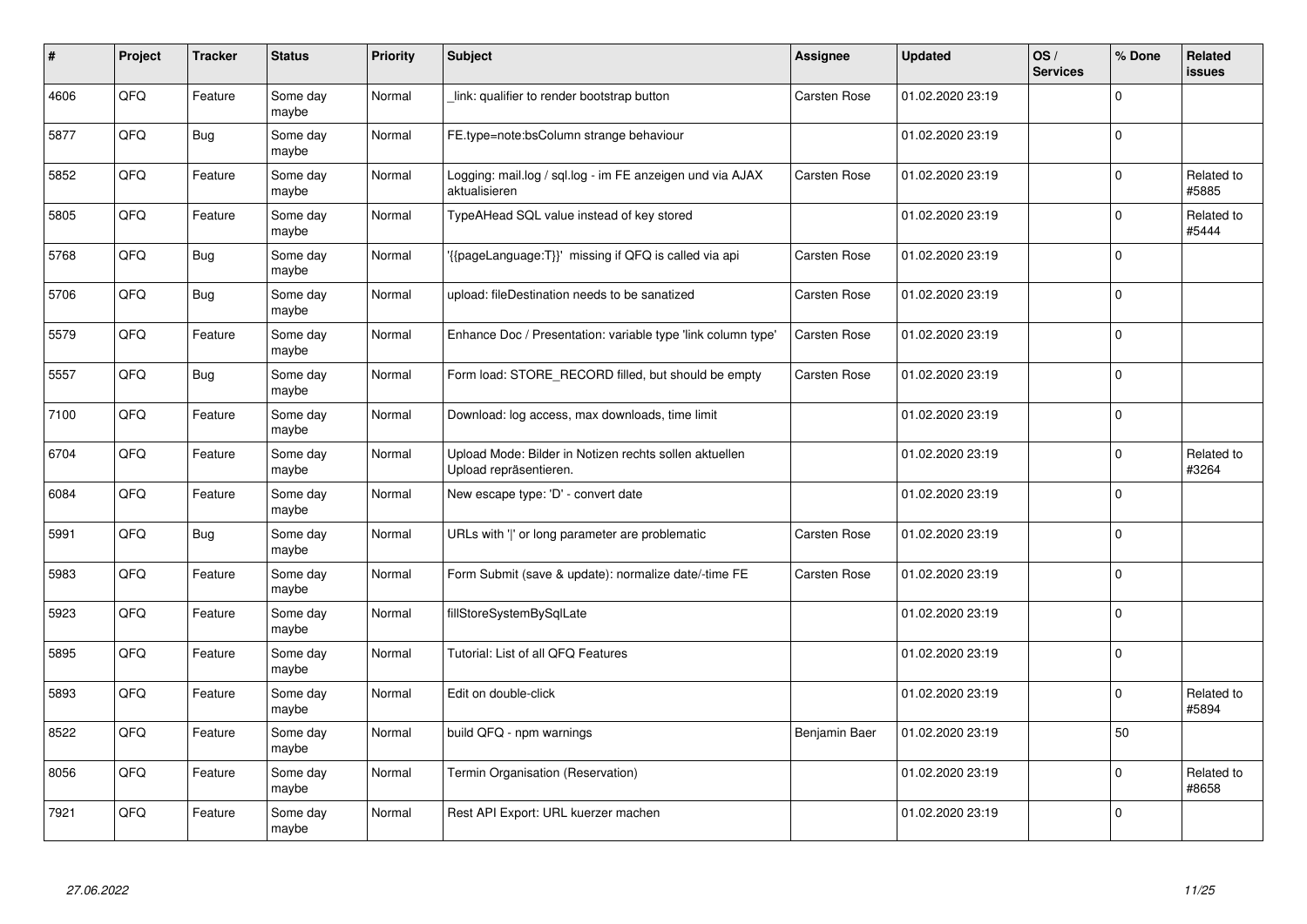| #    | Project | <b>Tracker</b> | <b>Status</b>     | <b>Priority</b> | <b>Subject</b>                                                                                                                                           | <b>Assignee</b>     | <b>Updated</b>   | OS/<br><b>Services</b> | % Done      | Related<br>issues                           |
|------|---------|----------------|-------------------|-----------------|----------------------------------------------------------------------------------------------------------------------------------------------------------|---------------------|------------------|------------------------|-------------|---------------------------------------------|
| 7281 | QFQ     | <b>Bug</b>     | Some day<br>maybe | Normal          | Subrecords: on large screen separator line too short                                                                                                     |                     | 01.02.2020 23:19 |                        | $\Omega$    |                                             |
| 4651 | QFQ     | Bug            | Some day<br>maybe | Normal          | "Loading document" Modal wird angezeigt bei uzhcd type=2<br>Ansicht                                                                                      | <b>Carsten Rose</b> | 01.02.2020 23:20 |                        | 0           |                                             |
| 4454 | QFQ     | <b>Bug</b>     | Some day<br>maybe | Normal          | Required Elements: multiple elements in a row - whole row<br>marked if only one input is empty.                                                          | Benjamin Baer       | 01.02.2020 23:20 |                        | $\Omega$    |                                             |
| 4439 | QFQ     | Feature        | Some day<br>maybe | Normal          | Log: report all actions fired by an FE Element, incl. the<br>original directive (slaveld, sqlInsert, )                                                   |                     | 01.02.2020 23:20 |                        | $\Omega$    | Related to<br>#4432,<br>Related to<br>#5458 |
| 4435 | QFQ     | Feature        | Some day<br>maybe | Normal          | Report: striptags - specify allowed tags                                                                                                                 |                     | 01.02.2020 23:20 |                        | $\Omega$    |                                             |
| 4433 | QFQ     | Feature        | Some day<br>maybe | Normal          | Log when SIP will be destroyed by QFQ for any (security)<br>reason                                                                                       |                     | 01.02.2020 23:20 |                        | $\Omega$    | Related to<br>#4432,<br>Related to<br>#5458 |
| 4398 | QFQ     | Bug            | Some day<br>maybe | Normal          | Typeahead: mouse click in a prefilled input opens a single<br>item dropdown with the current value - click on it seems to<br>set the value, not the key. | Benjamin Baer       | 01.02.2020 23:20 |                        | $\Omega$    | Related to<br>#4457                         |
| 4330 | QFQ     | Feature        | Some day<br>maybe | Normal          | Error Message: report missing {{ / }} in sqlUpdate, sqlInsert,<br>sqlDelete, sqlAfter, sqlBefore in FE action elements.                                  | <b>Carsten Rose</b> | 01.02.2020 23:20 |                        | 0           |                                             |
| 4328 | QFQ     | <b>Bug</b>     | Some day<br>maybe | Normal          | Error Message: Show FE name/number on problems in FE                                                                                                     | Carsten Rose        | 01.02.2020 23:20 |                        | $\Omega$    |                                             |
| 1234 | QFQ     | Feature        | Some day<br>maybe | Normal          | QF: Record numbering: Im Grid soll in Spalte 1 optional die<br>laufende Nummer der Records angezeigt werden.                                             |                     | 01.02.2020 23:20 |                        | $\Omega$    |                                             |
| 955  | QFQ     | Feature        | Some day<br>maybe | Normal          | QF: Notizen vor/nach dem Form                                                                                                                            |                     | 01.02.2020 23:20 |                        | $\Omega$    |                                             |
| 5455 | QFQ     | Feature        | Some day<br>maybe | Normal          | Mail Redirects grld abhaengig                                                                                                                            |                     | 01.02.2020 23:20 |                        | $\Omega$    |                                             |
| 5428 | QFQ     | Feature        | Some day<br>maybe | Normal          | secure thumbnail: late render on access.                                                                                                                 | <b>Carsten Rose</b> | 01.02.2020 23:20 |                        | $\Omega$    |                                             |
| 5342 | QFQ     | Feature        | Some day<br>maybe | Normal          | link - with HTML Attributes                                                                                                                              |                     | 01.02.2020 23:20 |                        | $\Omega$    | Related to<br>#14077                        |
| 5024 | QFQ     | Feature        | Some day<br>maybe | Normal          | Fabric: Generate PDF with edits                                                                                                                          | Benjamin Baer       | 01.02.2020 23:20 |                        | 0 I         | Related to<br>#10704                        |
| 4816 | QFG     | Feature        | Some day<br>maybe | Normal          | Templates for QFQ Reports (Tables, Radios, )                                                                                                             |                     | 01.02.2020 23:20 |                        | $\Omega$    |                                             |
| 4757 | QFG     | Feature        | Some day<br>maybe | Normal          | Test subrecord: download links ok? Links ok?                                                                                                             | Carsten Rose        | 01.02.2020 23:20 |                        | $\mathbf 0$ |                                             |
| 4652 | QFG     | Feature        | Some day<br>maybe | Normal          | UZH CD: Weiterleitung auf benutzerdefinierte 403/404 Seite                                                                                               | Carsten Rose        | 01.02.2020 23:20 |                        | 0           |                                             |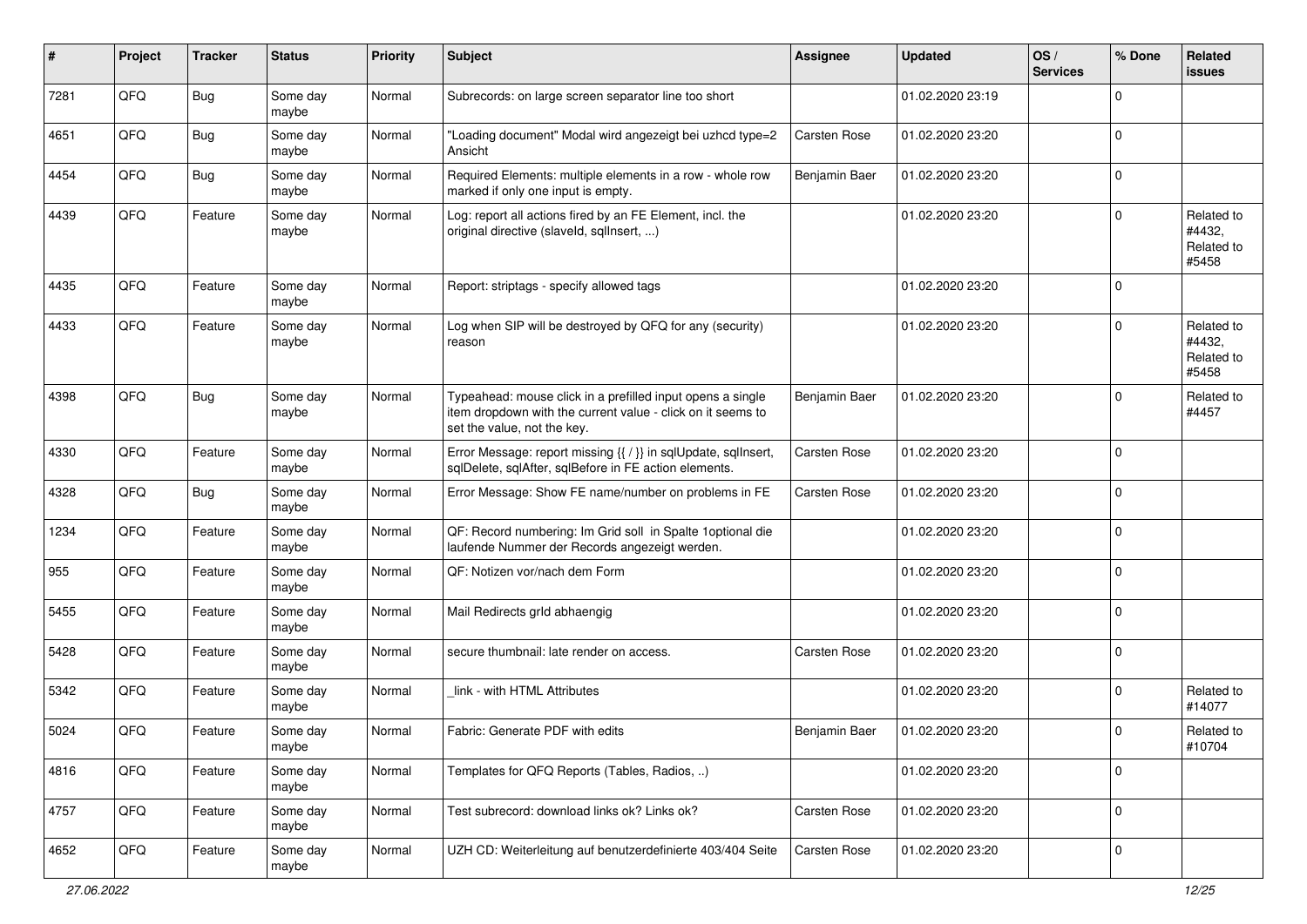| ∦    | Project | <b>Tracker</b> | <b>Status</b>     | <b>Priority</b> | <b>Subject</b>                                                                                                                                                | <b>Assignee</b>     | <b>Updated</b>   | OS/<br><b>Services</b> | % Done      | Related<br>issues                           |
|------|---------|----------------|-------------------|-----------------|---------------------------------------------------------------------------------------------------------------------------------------------------------------|---------------------|------------------|------------------------|-------------|---------------------------------------------|
| 7402 | QFQ     | <b>Bug</b>     | Some day<br>maybe | Normal          | thumbnail cache: outdated picture when permission denied<br>and permission resolved.                                                                          |                     | 01.02.2020 23:20 |                        | $\Omega$    |                                             |
| 7101 | QFQ     | Bug            | Some day<br>maybe | Normal          | 'form' in SIP and 'report' - breaks                                                                                                                           |                     | 01.02.2020 23:20 |                        | $\Omega$    |                                             |
| 5851 | QFQ     | Feature        | Some day<br>maybe | Normal          | Queue System implementieren: MQTT, RabbitMQ                                                                                                                   |                     | 01.02.2020 23:20 |                        | $\Omega$    | Related to<br>#5715                         |
| 5850 | QFQ     | Feature        | Some day<br>maybe | Normal          | Deployment: In QFQ Doc best practice fuer zeitgemaesses<br>Deployment beschreiben                                                                             |                     | 01.02.2020 23:20 |                        | $\Omega$    |                                             |
| 5665 | QFQ     | Feature        | Some day<br>maybe | Normal          | Versuch das '{{!' nicht mehr noetig ist.                                                                                                                      | <b>Carsten Rose</b> | 01.02.2020 23:20 |                        | $\Omega$    | Related to<br>#7432,<br>Related to<br>#7434 |
| 4443 | QFQ     | Feature        | Some day<br>maybe | Normal          | Form: multiple secondary tables                                                                                                                               |                     | 01.02.2020 23:20 |                        | 0 I         |                                             |
| 4365 | QFQ     | Feature        | Some day<br>maybe | Normal          | Multi Language: new way of config                                                                                                                             | <b>Carsten Rose</b> | 01.02.2020 23:20 |                        | $\mathbf 0$ |                                             |
| 4343 | QFQ     | Feature        | Some day<br>maybe | Normal          | Link: Classifier to add 'attributes'                                                                                                                          | <b>Carsten Rose</b> | 01.02.2020 23:20 |                        | $\Omega$    | Related to<br>#14077                        |
| 4659 | QFQ     | <b>Bug</b>     | Some day<br>maybe | Normal          | infoButtonExtra                                                                                                                                               | <b>Carsten Rose</b> | 01.02.2020 23:20 |                        | $\Omega$    |                                             |
| 4650 | QFQ     | Feature        | Some day<br>maybe | Normal          | Convert html to doc/rtf                                                                                                                                       | <b>Carsten Rose</b> | 01.02.2020 23:20 |                        | $\Omega$    | Related to<br>#10704                        |
| 4640 | QFQ     | Feature        | Some day<br>maybe | Normal          | Rename System Forms                                                                                                                                           |                     | 01.02.2020 23:20 |                        | $\Omega$    |                                             |
| 4627 | QFQ     | Feature        | Some day<br>maybe | Normal          | dbupdate: all tables - check 'create', 'modified' if it is possible<br>to change to default 'CURRENT_TIMESTAMP' and modified<br>'ON UPDATE CURRENT_TIMESTAMP' |                     | 01.02.2020 23:20 |                        | $\Omega$    |                                             |
| 4626 | QFQ     | Feature        | Some day<br>maybe | Normal          | Mobile View: 'classBody=qfq-form-right' makes no sense                                                                                                        |                     | 01.02.2020 23:20 |                        | $\Omega$    |                                             |
| 4551 | QFQ     | Feature        | Some day<br>maybe | Normal          | Set 'pills' via dynamicUpdate to show/hide/disabled                                                                                                           |                     | 01.02.2020 23:20 |                        | $\Omega$    | Related to<br>#3752                         |
| 4549 | QFQ     | <b>Bug</b>     | Some day<br>maybe | Normal          | TemplateGroups: FE.type SELECT loose selected value after<br>save                                                                                             | Carsten Rose        | 01.02.2020 23:20 |                        | $\Omega$    | Related to<br>#4548,<br>Related to<br>#4771 |
| 4546 | QFQ     | <b>Bug</b>     | Some day<br>maybe | Normal          | NH: SIP storage is destroyed                                                                                                                                  |                     | 01.02.2020 23:20 |                        | $\mathbf 0$ |                                             |
| 4536 | QFG     | Feature        | Some day<br>maybe | Normal          | FE upload: problem with delete if mutliple uploads an<br>FE.name="                                                                                            |                     | 01.02.2020 23:20 |                        | $\mathbf 0$ |                                             |
| 4446 | QFG     | Feature        | Some day<br>maybe | Normal          | New FE get same feldContainerId as last modifed FE                                                                                                            |                     | 01.02.2020 23:20 |                        | 0           |                                             |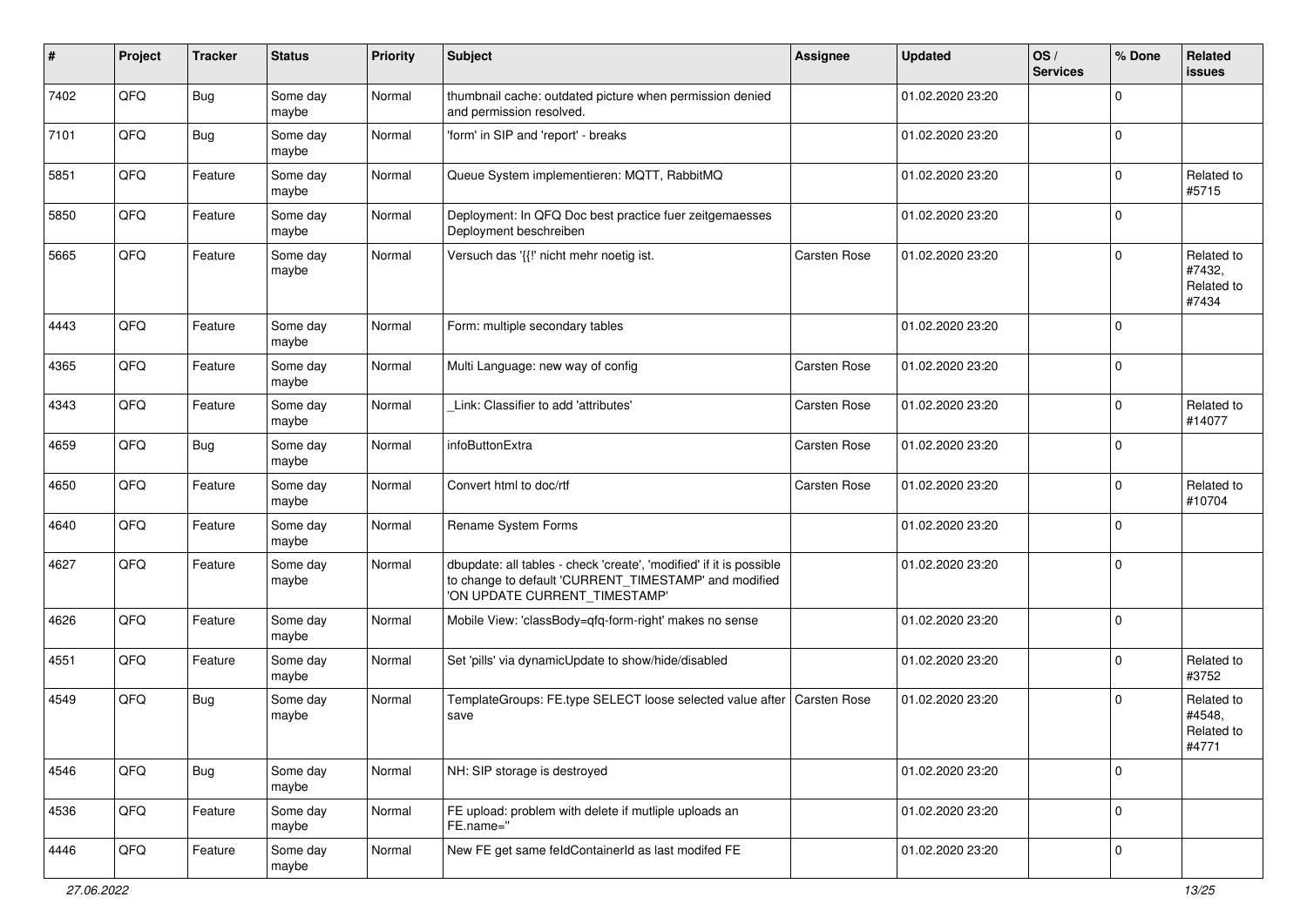| #    | Project | <b>Tracker</b> | <b>Status</b>     | <b>Priority</b> | <b>Subject</b>                                                                                        | Assignee            | <b>Updated</b>   | OS/<br><b>Services</b> | % Done         | Related<br>issues                              |
|------|---------|----------------|-------------------|-----------------|-------------------------------------------------------------------------------------------------------|---------------------|------------------|------------------------|----------------|------------------------------------------------|
| 5892 | QFQ     | Feature        | Some day<br>maybe | Normal          | QFQ should use T3 API to manipulate FE GROUP<br>membership                                            |                     | 01.02.2020 23:20 |                        | $\Omega$       |                                                |
| 5480 | QFQ     | Feature        | Some day<br>maybe | Normal          | QFQ: Dokumentation mit Screenshots versehen                                                           | Carsten Rose        | 01.02.2020 23:20 |                        | $\mathbf 0$    | Related to<br>#9879                            |
| 5452 | QFQ     | Feature        | Some day<br>maybe | Normal          | Thumbnails from PDF: bad quality                                                                      |                     | 01.02.2020 23:20 |                        | $\Omega$       |                                                |
| 4771 | QFQ     | <b>Bug</b>     | Some day<br>maybe | Normal          | qfq: select-down-values empty after save (edit-form for<br>program administrators)                    | <b>Carsten Rose</b> | 01.02.2020 23:20 |                        | $\Omega$       | Related to<br>#4549, Has<br>duplicate<br>#4282 |
| 4719 | QFQ     | Feature        | Some day<br>maybe | Normal          | Custom Message in Client in case of 'Browser tab close,<br>modification will be lost'                 |                     | 01.02.2020 23:20 |                        | $\overline{0}$ |                                                |
| 3547 | QFQ     | Bug            | <b>New</b>        | Normal          | FE of type 'note' causes writing of empty fields.                                                     | Carsten Rose        | 01.02.2020 23:21 |                        | $\mathbf 0$    |                                                |
| 3504 | QFQ     | Feature        | <b>New</b>        | Normal          | Logging: welche Action FEs werden wann wie ausgefuehrt                                                | Carsten Rose        | 01.02.2020 23:21 |                        | 0              | Related to<br>#5458,<br>Related to<br>#4092    |
| 5576 | QFQ     | Bug            | <b>New</b>        | Normal          | Using MySQL 'DROP' requires privilege - wich is not really<br>necessary.                              | Carsten Rose        | 01.02.2020 23:21 |                        | $\overline{0}$ |                                                |
| 5131 | QFQ     | Feature        | New               | Normal          | Activate Spin Gear ('wait/busy' indicator) via LINK attribute                                         | <b>Carsten Rose</b> | 01.02.2020 23:21 |                        | $\mathbf 0$    |                                                |
| 4250 | QFQ     | Feature        | New               | Normal          | AutoCron in QFQ via PHP                                                                               | Carsten Rose        | 01.02.2020 23:21 |                        | $\Omega$       | Related to<br>#3292,<br>Related to<br>#3291    |
| 6483 | QFQ     | <b>Bug</b>     | <b>New</b>        | Normal          | R Store funktioniert nicht bei 'Report Notation' im FE                                                | <b>Carsten Rose</b> | 01.02.2020 23:21 |                        | 0              |                                                |
| 6462 | QFQ     | <b>Bug</b>     | New               | Normal          | File Upload: Nutzlose Fehlermeldung wenn Datei zu gross                                               | Carsten Rose        | 01.02.2020 23:21 |                        | $\Omega$       | Related to<br>#6139                            |
| 6437 | QFQ     | Feature        | New               | Normal          | Neuer Mode Button bei FormElementen                                                                   | Carsten Rose        | 01.02.2020 23:21 |                        | $\Omega$       | Related to<br>#9668,<br>Blocked by<br>#9678    |
| 6292 | QFQ     | Feature        | <b>New</b>        | Normal          | Download: File speichern mit Hash aber original Filename in<br>der Datenbank vermerken fuer Downloads | <b>Carsten Rose</b> | 01.02.2020 23:21 |                        | 0              |                                                |
| 6289 | QFQ     | Feature        | New               | Normal          | Form: Log                                                                                             | <b>Carsten Rose</b> | 01.02.2020 23:21 |                        | $\mathbf 0$    |                                                |
| 6765 | QFQ     | Feature        | New               | Normal          | Moeglichkeit via QFQ eigene Logs zu schreiben                                                         | Carsten Rose        | 01.02.2020 23:21 |                        | $\mathbf 0$    |                                                |
| 6677 | QFQ     | <b>Bug</b>     | New               | Normal          | Error message FE Action Element: no/wrong FE reference<br>who cause the problem.                      | Carsten Rose        | 01.02.2020 23:21 |                        | $\Omega$       |                                                |
| 6609 | QFQ     | Feature        | <b>New</b>        | Normal          | Formlet: JSON API erweitern                                                                           | Carsten Rose        | 01.02.2020 23:21 |                        | 50             |                                                |
| 6594 | QFQ     | Feature        | New               | Normal          | Excel: on download, check if there is a valid sip                                                     | <b>Carsten Rose</b> | 01.02.2020 23:21 |                        | 0              |                                                |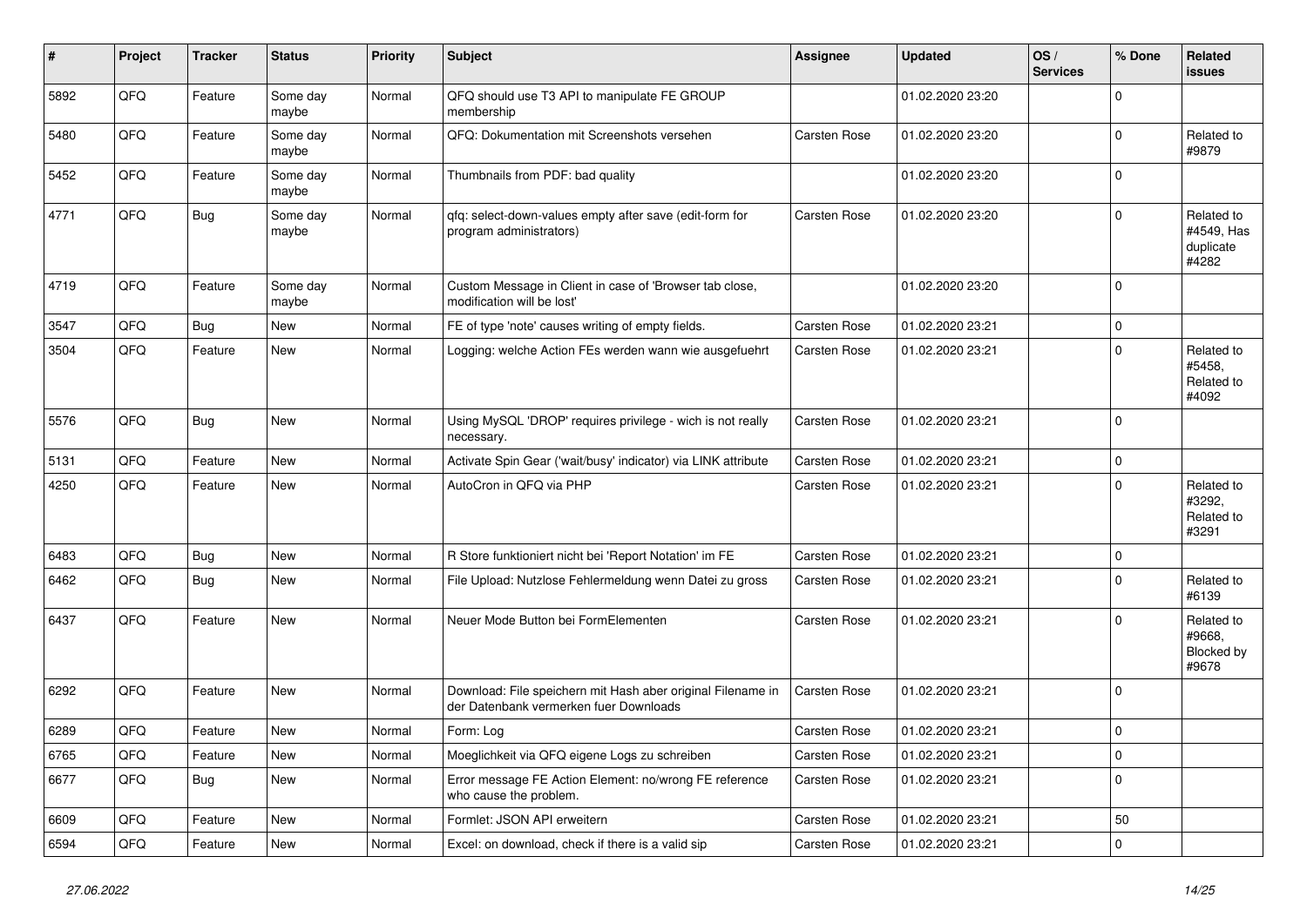| ∦    | Project | <b>Tracker</b> | <b>Status</b>     | <b>Priority</b> | <b>Subject</b>                                                                                                             | <b>Assignee</b>     | <b>Updated</b>   | OS/<br><b>Services</b> | % Done              | Related<br>issues         |
|------|---------|----------------|-------------------|-----------------|----------------------------------------------------------------------------------------------------------------------------|---------------------|------------------|------------------------|---------------------|---------------------------|
| 7119 | QFQ     | Feature        | New               | Normal          | Upload: scaleDownWidth, scaleDownHeight                                                                                    | Carsten Rose        | 01.02.2020 23:21 |                        | $\mathbf 0$         |                           |
| 7102 | QFQ     | Feature        | <b>New</b>        | Normal          | Comment sign in report: '#' and '--'                                                                                       | Carsten Rose        | 01.02.2020 23:21 |                        | $\mathbf 0$         |                           |
| 7099 | QFQ     | Feature        | New               | Normal          | Redesign FormEditor                                                                                                        | Carsten Rose        | 01.02.2020 23:21 |                        | 0                   |                           |
| 7014 | QFQ     | Bug            | New               | Normal          | Sending invalid emails succeeds when<br>debug.redirectAllMailTo is set                                                     | Carsten Rose        | 01.02.2020 23:21 |                        | $\mathbf 0$         |                           |
| 6972 | QFQ     | Feature        | Some day<br>maybe | Normal          | Fabric Clipboard / cross browser tab                                                                                       | Benjamin Baer       | 01.02.2020 23:21 |                        | 0                   |                           |
| 6970 | QFQ     | Feature        | Some day<br>maybe | Normal          | tablesorter: default fuer 'sortReset' aendern von 'Ctrl' zu 'Alt'                                                          | Benjamin Baer       | 01.02.2020 23:21 |                        | $\mathbf 0$         |                           |
| 6912 | QFQ     | <b>Bug</b>     | New               | Normal          | error Message Var 'deadline' already set in SIP - in Form<br>with FE.value={{deadline:R:::{{deadlinePeriod:Y}}}}           | Carsten Rose        | 01.02.2020 23:21 |                        | $\mathbf 0$         |                           |
| 6855 | QFQ     | Feature        | New               | Normal          | With {{feUser:U}}!={{feUser:T}}: Save / Delete: only possible<br>with {{feUserSave:U}}='yes' and '{{feUserDelete:U}}='yes' | Carsten Rose        | 01.02.2020 23:21 |                        | $\mathbf 0$         |                           |
| 7481 | QFQ     | Feature        | New               | Normal          | Detect 'BaseUrl' automatically                                                                                             | <b>Carsten Rose</b> | 01.02.2020 23:21 |                        | $\mathbf 0$         |                           |
| 7342 | QFQ     | Feature        | New               | Normal          | add content = hide_this                                                                                                    | <b>Carsten Rose</b> | 01.02.2020 23:21 |                        | $\mathbf 0$         |                           |
| 7280 | QFQ     | Feature        | New               | Normal          | recently used table                                                                                                        | Carsten Rose        | 01.02.2020 23:21 |                        | $\mathbf 0$         |                           |
| 7261 | QFQ     | Bug            | <b>New</b>        | Normal          | Report pathFilename for user without path, only the filename                                                               | Carsten Rose        | 01.02.2020 23:21 |                        | 0                   |                           |
| 7239 | QFQ     | Feature        | New               | Normal          | TinyMCE: html tag whitelist                                                                                                | Carsten Rose        | 01.02.2020 23:21 |                        | 0                   | Related to<br>#14320      |
| 7219 | QFQ     | <b>Bug</b>     | New               | Normal          | typeSheadSql / typeAheadSqlPrefetch: change to curly<br>braces                                                             | Carsten Rose        | 01.02.2020 23:21 |                        | 0                   |                           |
| 7175 | QFQ     | Feature        | New               | Normal          | Upload: md5 hash as filename                                                                                               | Carsten Rose        | 01.02.2020 23:21 |                        | 0                   |                           |
| 9602 | QFQ     | Feature        | New               | Normal          | Form definition as JSON                                                                                                    | Carsten Rose        | 01.02.2020 23:21 |                        | 0                   | Related to<br>#9600       |
| 7683 | QFQ     | Feature        | New               | Normal          | Special column names in '{{ SELECT  AS _link }}' should be Carsten Rose<br>detected                                        |                     | 01.02.2020 23:21 |                        | $\mathbf 0$         |                           |
| 7681 | QFQ     | Feature        | New               | Normal          | Optional switch off 'check for modified record'                                                                            | Carsten Rose        | 01.02.2020 23:21 |                        | $\mathbf 0$         |                           |
| 7574 | QFQ     | Bug            | New               | Normal          | Substitute error: form element not reported / dont parse<br>Form.note                                                      | Carsten Rose        | 01.02.2020 23:21 |                        | 0                   |                           |
| 7521 | QFQ     | Feature        | New               | Normal          | TemplateGroup: fe.type=upload                                                                                              | Carsten Rose        | 01.02.2020 23:21 |                        | $\mathbf 0$         | Related to<br>#9706       |
| 4082 | QFG     | Feature        | New               | Normal          | Dynamic Update: modeSql - useful default                                                                                   | Carsten Rose        | 01.02.2020 23:22 |                        | $\mathbf 0$         |                           |
| 7512 | QFQ     | Bug            | New               | Normal          | FE: inputType=number >> 'pattern' is not respected                                                                         | Carsten Rose        | 01.02.2020 23:22 |                        | 0                   |                           |
| 7109 | QFQ     | Feature        | New               | Normal          | Dynamic Updates: row/element hide                                                                                          | Carsten Rose        | 01.02.2020 23:22 |                        | 0                   | Has<br>duplicate<br>#4081 |
| 7002 | QFQ     | <b>Bug</b>     | New               | Normal          | Dynamic Update: row does not disappear / appear                                                                            | Carsten Rose        | 01.02.2020 23:22 |                        | $\mathsf{O}\xspace$ |                           |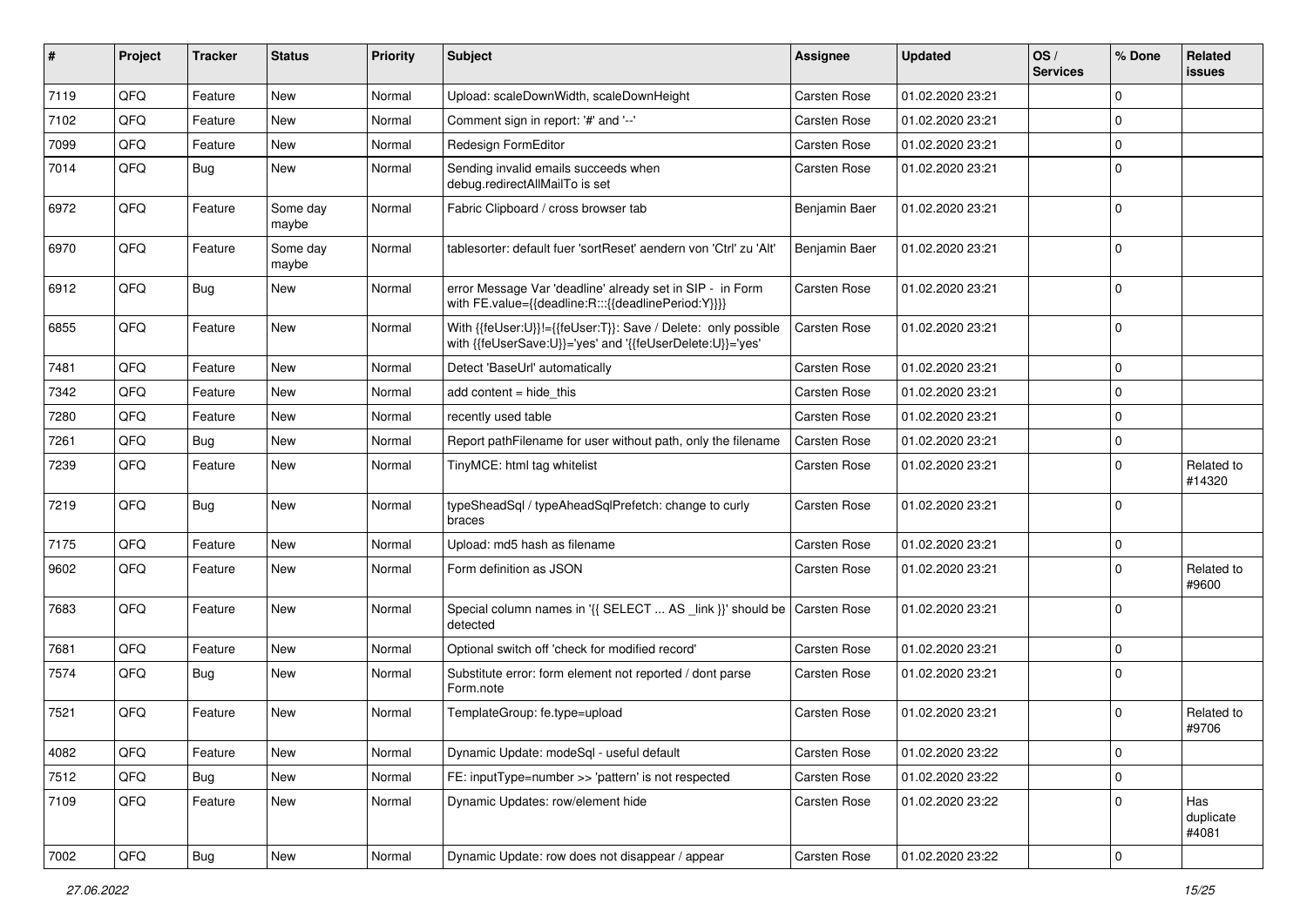| #    | Project | <b>Tracker</b> | <b>Status</b>     | <b>Priority</b> | <b>Subject</b>                                                                                         | <b>Assignee</b>     | <b>Updated</b>   | OS/<br><b>Services</b> | % Done      | Related<br>issues   |
|------|---------|----------------|-------------------|-----------------|--------------------------------------------------------------------------------------------------------|---------------------|------------------|------------------------|-------------|---------------------|
| 6250 | QFQ     | Feature        | In Progress       | Normal          | Enhance layout: a) Subrecord, b) Subrecord-Title                                                       | Carsten Rose        | 01.02.2020 23:22 |                        | 0           | Related to<br>#5391 |
| 7812 | QFQ     | Feature        | New               | Normal          | FE 'Subrecord' - new option 'subrecordShowFilter',<br>'subrecordPaging'                                | Carsten Rose        | 01.02.2020 23:22 |                        | 0           |                     |
| 7795 | QFQ     | <b>Bug</b>     | New               | Normal          | Readonly Form: Typeahead-Felder                                                                        | Carsten Rose        | 01.02.2020 23:22 |                        | $\mathbf 0$ |                     |
| 7730 | QFQ     | Feature        | Priorize          | Normal          | SELECT Box: title in between                                                                           | Benjamin Baer       | 01.02.2020 23:22 |                        | $\mathbf 0$ |                     |
| 7685 | QFQ     | Bug            | New               | Normal          | Open FormElement from QFQ error message and save<br>modified record: error about missing {{formId:F}}  | Carsten Rose        | 01.02.2020 23:22 |                        | $\mathbf 0$ |                     |
| 7547 | QFQ     | Bug            | New               | Normal          | Error Message in afterSave: wrong parameter column<br>reported                                         | Carsten Rose        | 01.02.2020 23:22 |                        | $\mathbf 0$ |                     |
| 7524 | QFQ     | Bug            | New               | Normal          | QFQ throws a 'General Error' if 'fileadmin/protected/log/' is<br>not writeable                         | Carsten Rose        | 01.02.2020 23:22 |                        | $\mathbf 0$ |                     |
| 7520 | QFQ     | Feature        | New               | Normal          | QR Code:  AS _qr ( AS _link)                                                                           | Carsten Rose        | 01.02.2020 23:22 |                        | $\mathbf 0$ |                     |
| 7519 | QFQ     | Feature        | New               | Normal          | Select: Multi                                                                                          | Carsten Rose        | 01.02.2020 23:22 |                        | $\mathbf 0$ |                     |
| 7513 | QFQ     | Bug            | New               | Normal          | Radios not correct aligned                                                                             | <b>Carsten Rose</b> | 01.02.2020 23:22 |                        | $\mathbf 0$ |                     |
| 8806 | QFQ     | Feature        | New               | Normal          | SQL Function nl2br                                                                                     | <b>Carsten Rose</b> | 01.02.2020 23:22 |                        | $\mathbf 0$ |                     |
| 8719 | QFQ     | Feature        | New               | Normal          | extraButtonLock: add support for 0/1                                                                   | Carsten Rose        | 01.02.2020 23:22 |                        | $\mathbf 0$ |                     |
| 8336 | QFQ     | Feature        | New               | Normal          | Form > modified > Close New: a) Optional disable popup, b)<br>custom text, c) mode on save: close stay | Carsten Rose        | 01.02.2020 23:22 |                        | $\Omega$    | Related to<br>#8335 |
| 8089 | QFQ     | Feature        | New               | Normal          | Copy/Paste for FormElements                                                                            | Carsten Rose        | 01.02.2020 23:22 |                        | $\mathbf 0$ |                     |
| 8049 | QFQ     | Bug            | New               | Normal          | FE.type=note, column 'value': text moves some pixel to top<br>after save                               | Carsten Rose        | 01.02.2020 23:22 |                        | $\Omega$    |                     |
| 7924 | QFQ     | Feature        | New               | Normal          | Radio/Checkbox with Tooltip                                                                            | Carsten Rose        | 01.02.2020 23:22 |                        | $\mathbf 0$ |                     |
| 9130 | QFQ     | Feature        | Some day<br>maybe | Normal          | tablesorter: Automatic Row numbering / Zeilenummer                                                     | Benjamin Baer       | 01.02.2020 23:22 |                        | $\mathbf 0$ |                     |
| 9129 | QFQ     | Feature        | New               | Normal          | sqlValidate: Message as notification, not as error                                                     | Carsten Rose        | 01.02.2020 23:22 |                        | 0           | Related to<br>#9128 |
| 9128 | QFQ     | Feature        | New               | Normal          | Error Message: not replaced variables- a) replace back to '{',<br>b) underline                         | <b>Carsten Rose</b> | 01.02.2020 23:22 |                        | 0           | Related to<br>#9129 |
| 9127 | QFQ     | <b>Bug</b>     | New               | Normal          | Error Message: change 'roll over' color - text not readable                                            | Carsten Rose        | 01.02.2020 23:22 |                        | $\mathbf 0$ |                     |
| 9077 | QFG     | Bug            | New               | Normal          | typeAheadSql: report broken SQL                                                                        | Carsten Rose        | 01.02.2020 23:22 |                        | 0           |                     |
| 8975 | QFQ     | Feature        | New               | Normal          | Report Notation: 2.0                                                                                   | Carsten Rose        | 01.02.2020 23:22 |                        | 0           | Related to<br>#8963 |
| 9317 | QFQ     | <b>Bug</b>     | New               | Normal          | FE.type=note: with dynamic show/hidden an empty label<br>causes trouble                                | Carsten Rose        | 01.02.2020 23:22 |                        | 0           |                     |
| 9275 | QFQ     | <b>Bug</b>     | New               | Normal          | autcron: t3 page, which takes to long to respond, is not<br>reported properly                          | Carsten Rose        | 01.02.2020 23:22 |                        | 100         |                     |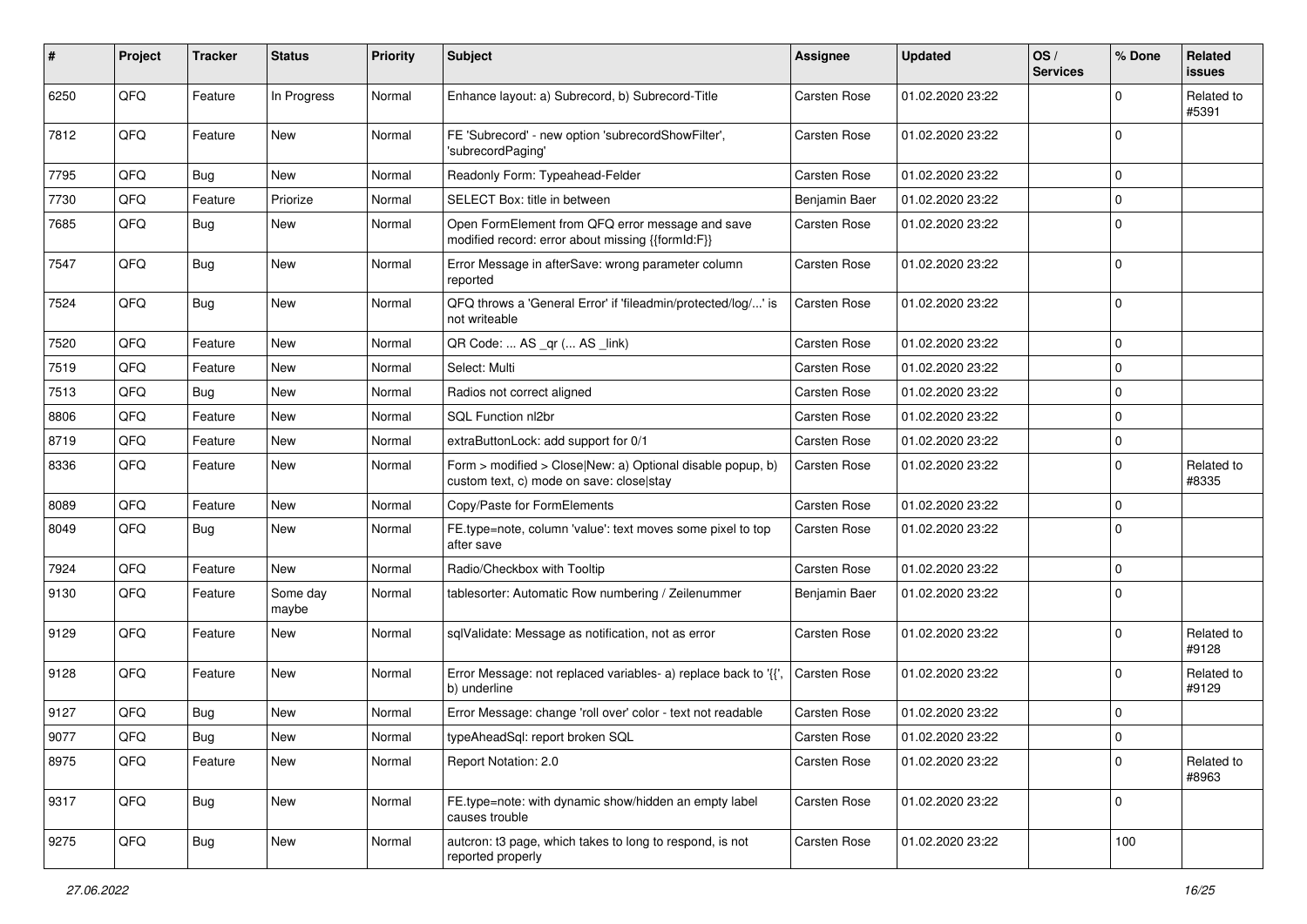| #     | Project | <b>Tracker</b> | <b>Status</b> | <b>Priority</b> | Subject                                                                                  | <b>Assignee</b>     | <b>Updated</b>   | OS/<br><b>Services</b> | % Done      | Related<br>issues                                                    |
|-------|---------|----------------|---------------|-----------------|------------------------------------------------------------------------------------------|---------------------|------------------|------------------------|-------------|----------------------------------------------------------------------|
| 9208  | QFQ     | Feature        | New           | Normal          | Manage 'recent' records                                                                  | Carsten Rose        | 01.02.2020 23:22 |                        | 0           |                                                                      |
| 9177  | QFQ     | Bug            | New           | Normal          | Bug? QFQ tries to save an action FE, which has real existing Carsten Rose<br>column name |                     | 01.02.2020 23:22 |                        | $\mathbf 0$ |                                                                      |
| 9136  | QFQ     | Feature        | New           | Normal          | Create ZIP files with dynamic PDFs                                                       | <b>Carsten Rose</b> | 01.02.2020 23:22 |                        | 0           |                                                                      |
| 9537  | QFQ     | Feature        | New           | Normal          | FormEditor: Edit fieldset in FrontEnd                                                    | Carsten Rose        | 01.02.2020 23:22 |                        | 0           |                                                                      |
| 9533  | QFQ     | Bug            | New           | Normal          | FE.type=upload: Check in 'beforeSave' if upload is given                                 | Carsten Rose        | 01.02.2020 23:22 |                        | 0           | Related to<br>#11523                                                 |
| 9352  | QFQ     | Feature        | New           | Normal          | FE 'Native' fire slaveld, sqlAfter, sqlIns                                               | <b>Carsten Rose</b> | 01.02.2020 23:22 |                        | 0           |                                                                      |
| 9811  | QFQ     | Feature        | New           | Normal          | Report: tag every n'th row                                                               | Carsten Rose        | 01.02.2020 23:22 |                        | 0           |                                                                      |
| 9783  | QFQ     | Bug            | New           | Normal          | Email with special characters                                                            | <b>Carsten Rose</b> | 01.02.2020 23:22 |                        | $\mathbf 0$ |                                                                      |
| 9781  | QFQ     | Feature        | New           | Normal          | Button: CSS class to make buttons smaller                                                | <b>Carsten Rose</b> | 01.02.2020 23:22 |                        | 0           |                                                                      |
| 9707  | QFQ     | Feature        | New           | Normal          | SIP security: encode pageld and check pageld on decode                                   | <b>Carsten Rose</b> | 01.02.2020 23:22 |                        | 0           |                                                                      |
| 9706  | QFQ     | Feature        | New           | Normal          | Multi File Upload (hidden template group)                                                | Carsten Rose        | 01.02.2020 23:22 |                        | 0           | Related to<br>#7521,<br>Related to<br>#5562,<br>Related to<br>#13330 |
| 9691  | QFQ     | Bug            | In Progress   | Normal          | Checkbox: dynamic update > readonly                                                      | <b>Carsten Rose</b> | 01.02.2020 23:22 |                        | 50          | Related to<br>#9834                                                  |
| 10015 | QFQ     | Feature        | Priorize      | Normal          | Monospace in Textarea                                                                    | Carsten Rose        | 03.02.2020 13:40 |                        | $\mathbf 0$ |                                                                      |
| 10003 | QFQ     | Feature        | Priorize      | Normal          | fieldset: stronger visualize group                                                       | Benjamin Baer       | 12.02.2020 08:13 |                        | $\mathbf 0$ |                                                                      |
| 10115 | QFQ     | Feature        | New           | Normal          | TypeAhead: static list                                                                   | Carsten Rose        | 26.02.2020 16:42 |                        | 100         |                                                                      |
| 10324 | QFQ     | Bug            | New           | Normal          | Excel Export mit Template funktioniert nur, wenn Template<br>vor uid kommt               |                     | 30.03.2020 11:20 |                        | 0           | Related to<br>#10257                                                 |
| 4050  | QFQ     | Feature        | New           | Normal          | sql.log: 1) FormElement ID which causes a specific action,<br>2) Result in the same row. | Carsten Rose        | 15.04.2020 11:35 |                        | $\mathbf 0$ | Related to<br>#5458                                                  |
| 10082 | QFQ     | <b>Bug</b>     | New           | Normal          | FE.type=SELECT - 'sanatize' Class                                                        | <b>Carsten Rose</b> | 07.05.2020 09:36 |                        | $\mathbf 0$ | Related to<br>#10081                                                 |
| 10119 | QFQ     | Feature        | New           | Normal          | Dropdown (selectlist) & Type Ahead: format and catagorize list                           | <b>Carsten Rose</b> | 07.05.2020 09:36 |                        | 0           |                                                                      |
| 10124 | QFQ     | Feature        | Feedback      | Normal          | qfq AAI-Login                                                                            | Karin Niffeler      | 07.05.2020 09:36 |                        | 0           |                                                                      |
| 10322 | QFQ     | <b>Bug</b>     | New           | Normal          | FormElement / Radio: missing column 'enum' >> FE not<br>reported                         | Carsten Rose        | 07.05.2020 09:37 |                        | $\mathbf 0$ |                                                                      |
| 10384 | QFQ     | Feature        | New           | Normal          | Parameter Exchange QFQ Instances                                                         |                     | 07.05.2020 09:38 |                        | 0           |                                                                      |
| 10443 | QFQ     | Feature        | In Progress   | Normal          | Konzept_api / _live                                                                      | Carsten Rose        | 07.05.2020 09:39 |                        | 0           |                                                                      |
| 5559  | QFQ     | <b>Bug</b>     | New           | Normal          | FE.type = Upload: 'accept' might contain variables                                       | Carsten Rose        | 11.05.2020 21:23 |                        | 0           |                                                                      |
| 10593 | QFG     | Feature        | New           | Normal          | label2: text behind input element                                                        | Carsten Rose        | 16.05.2020 10:57 |                        | $\mathbf 0$ |                                                                      |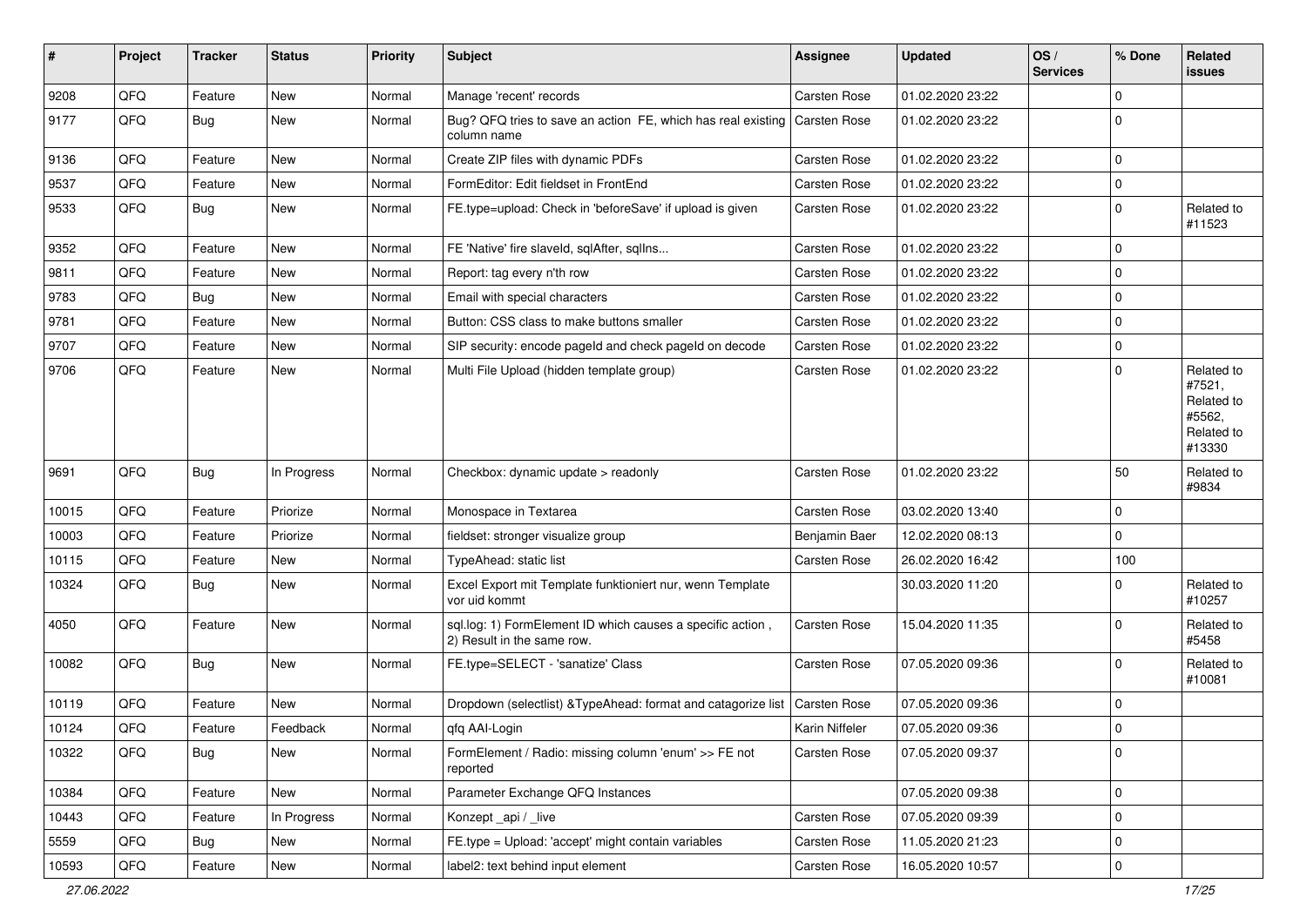| #     | Project | <b>Tracker</b> | <b>Status</b>     | <b>Priority</b> | <b>Subject</b>                                                                                     | Assignee            | <b>Updated</b>   | OS/<br><b>Services</b> | % Done              | Related<br>issues                                                    |
|-------|---------|----------------|-------------------|-----------------|----------------------------------------------------------------------------------------------------|---------------------|------------------|------------------------|---------------------|----------------------------------------------------------------------|
| 5345  | QFQ     | Feature        | <b>New</b>        | Normal          | Report: UPDATE / INSERT / DELETE statements should<br>trigger subqueries, depending on the result. | <b>Carsten Rose</b> | 27.05.2020 16:11 |                        | $\mathbf 0$         |                                                                      |
| 10658 | QFQ     | Bug            | <b>New</b>        | Normal          | processReadOnly broken                                                                             | <b>Carsten Rose</b> | 27.05.2020 17:55 |                        | $\mathbf 0$         |                                                                      |
| 10005 | QFQ     | Feature        | Priorize          | Normal          | Report / special column name:  AS _calendar                                                        | <b>Carsten Rose</b> | 03.06.2020 17:28 |                        | $\mathbf 0$         |                                                                      |
| 10738 | QFQ     | Feature        | Some day<br>maybe | Normal          | CORS headers for external API requests                                                             |                     | 10.06.2020 14:00 |                        | $\Omega$            |                                                                      |
| 3432  | QFQ     | Feature        | <b>New</b>        | Normal          | subrecord: dynamicUpdate                                                                           | <b>Carsten Rose</b> | 11.06.2020 21:10 |                        | $\Omega$            | Related to<br>#5691                                                  |
| 10763 | QFQ     | Feature        | <b>New</b>        | Normal          | form accessed and submitted despite logout?                                                        |                     | 16.06.2020 11:43 |                        | $\mathbf 0$         |                                                                      |
| 10819 | QFQ     | Feature        | <b>New</b>        | Normal          | Persistent SIP - second try                                                                        | Carsten Rose        | 29.06.2020 23:02 |                        | $\mathbf 0$         | Related to<br>#6261                                                  |
| 10874 | QFQ     | Feature        | <b>New</b>        | Normal          | Erstellen eines Foreign Keys in der Tabelle "FormElement"                                          |                     | 13.07.2020 10:11 |                        | $\mathbf 0$         |                                                                      |
| 10890 | QFQ     | Bug            | New               | Normal          | AutoCron hangs                                                                                     |                     | 20.07.2020 13:56 |                        | $\mathbf 0$         |                                                                      |
| 10976 | QFQ     | Feature        | New               | Normal          | Excel Export Verbesserungen                                                                        | Carsten Rose        | 06.08.2020 10:56 |                        | $\mathbf 0$         |                                                                      |
| 10996 | QFQ     | Feature        | <b>New</b>        | Normal          | Download video via sip: no seek                                                                    | <b>Carsten Rose</b> | 12.08.2020 14:18 |                        | $\mathbf 0$         |                                                                      |
| 11080 | QFQ     | Feature        | <b>New</b>        | Normal          | Send MQTT messages                                                                                 | Carsten Rose        | 29.08.2020 19:49 |                        | $\mathbf 0$         |                                                                      |
| 11076 | QFQ     | Feature        | In Progress       | Normal          | SELECT  AS _websocket                                                                              | <b>Carsten Rose</b> | 30.08.2020 17:49 |                        | $\mathbf 0$         |                                                                      |
| 11239 | QFQ     | <b>Bug</b>     | <b>New</b>        | Normal          | Radiobutton (plain): horizontales Rendern abhängig vom<br>Datentyp in der Datenbank                | Carsten Rose        | 30.09.2020 18:37 |                        | $\Omega$            |                                                                      |
| 11504 | QFQ     | Feature        | <b>New</b>        | Normal          | Dynamic Update: Button text update for 'Save',' Close' &<br>'Delete'                               | Carsten Rose        | 12.11.2020 23:44 |                        | $\mathbf 0$         |                                                                      |
| 10937 | QFQ     | Bug            | <b>New</b>        | Normal          | Fehler mit abhängigen Select- Feldern beim Positionieren                                           | Carsten Rose        | 12.11.2020 23:45 |                        | $\mathbf 0$         |                                                                      |
| 10759 | QFQ     | <b>Bug</b>     | <b>New</b>        | Normal          | emptyMeansNull - Feld falsch aktualisiert                                                          |                     | 12.11.2020 23:45 |                        | $\mathbf 0$         |                                                                      |
| 10704 | QFQ     | Bug            | New               | Normal          | wkhtml problem rendering fullCalendar.js / fabric.js >><br>successor: puppeteer                    | Carsten Rose        | 12.11.2020 23:45 |                        | $\Omega$            | Related to<br>#5024,<br>Related to<br>#4650,<br>Related to<br>#10715 |
| 10588 | QFQ     | <b>Bug</b>     | <b>New</b>        | Normal          | typeahed Tag: Doku anpassen                                                                        | Carsten Rose        | 12.11.2020 23:45 |                        | $\mathbf 0$         |                                                                      |
| 11522 | QFQ     | <b>Bug</b>     | New               | Normal          | Aus/Einblenden von Reitern                                                                         |                     | 13.11.2020 14:58 |                        | $\mathbf 0$         |                                                                      |
| 11523 | QFQ     | Feature        | New               | Normal          | Mit dynamic Update erkennen, ob Upload gemacht wurde                                               | Carsten Rose        | 13.11.2020 15:07 |                        | $\mathbf 0$         | Related to<br>#9533                                                  |
| 11535 | QFQ     | Feature        | New               | Normal          | Ability to create SQL columns in frontend QFQ forms                                                |                     | 17.11.2020 12:11 |                        | $\mathbf 0$         |                                                                      |
| 11534 | QFQ     | Feature        | New               | Normal          | Report: Action on selected rows - Table batchprocessing<br>feature                                 |                     | 18.11.2020 08:15 |                        | $\mathbf 0$         |                                                                      |
| 11695 | QFG     | <b>Bug</b>     | New               | Normal          | MultiForm required FE Error                                                                        | Carsten Rose        | 04.12.2020 13:34 |                        | $\mathsf{O}\xspace$ |                                                                      |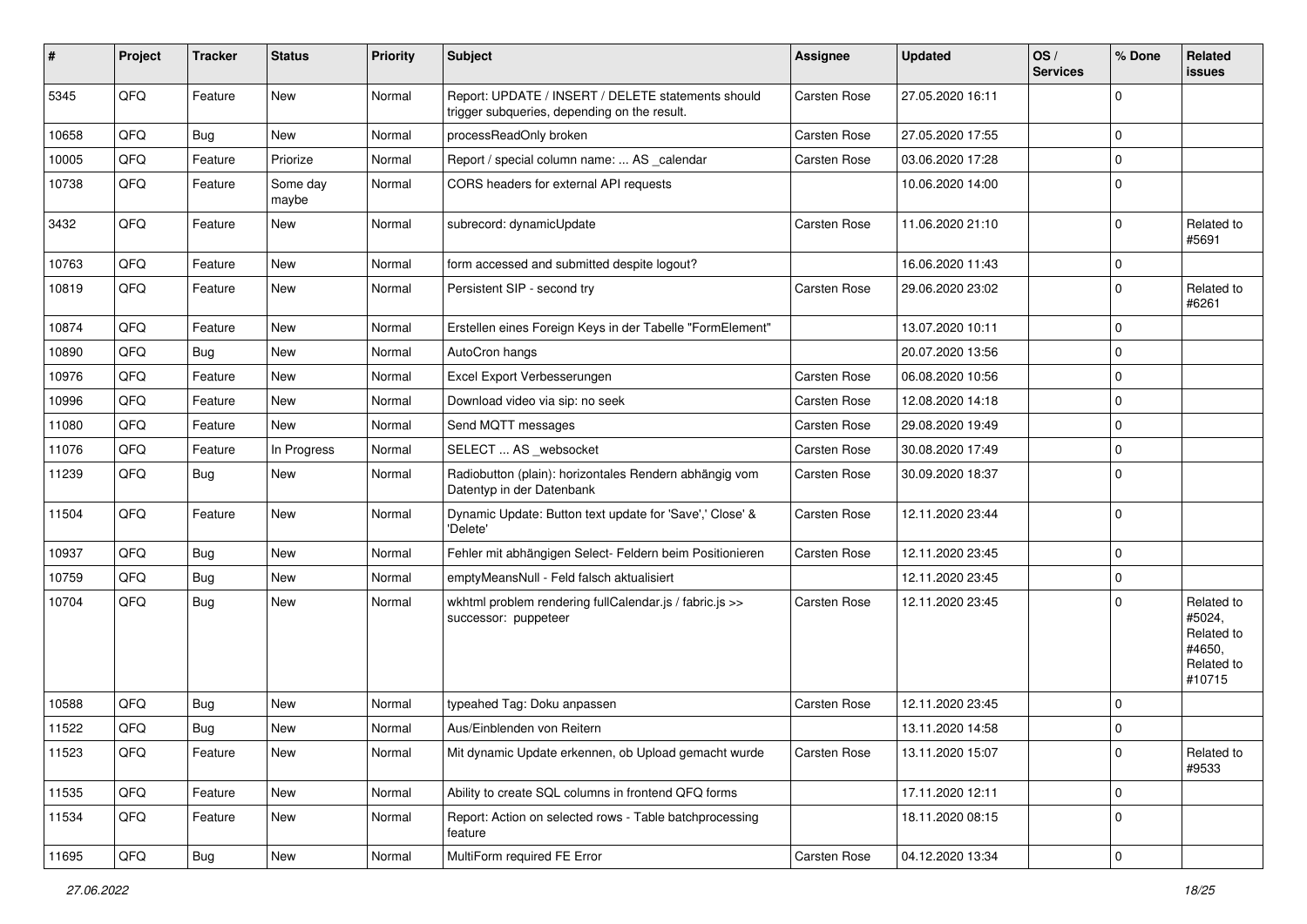| #     | Project | <b>Tracker</b> | <b>Status</b>     | <b>Priority</b> | <b>Subject</b>                                                                                       | <b>Assignee</b>     | <b>Updated</b>   | OS/<br><b>Services</b> | % Done      | Related<br>issues    |
|-------|---------|----------------|-------------------|-----------------|------------------------------------------------------------------------------------------------------|---------------------|------------------|------------------------|-------------|----------------------|
| 11715 | QFQ     | <b>Bug</b>     | New               | Normal          | acceptZeroAsRequired and requiredOffButMark do not<br>coincide                                       |                     | 08.12.2020 12:13 |                        | $\Omega$    |                      |
| 11716 | QFQ     | Feature        | New               | Normal          | Form an beliebiger Stelle im Report anzeigen                                                         |                     | 09.12.2020 09:47 |                        | 0           |                      |
| 11752 | QFQ     | Bug            | New               | Normal          | checkbox renders multiple input elements with same name                                              | Carsten Rose        | 17.12.2020 14:58 |                        | $\Omega$    | Related to<br>#11750 |
| 11775 | QFQ     | Feature        | New               | Normal          | Subrecord Tooltip pro Feld                                                                           | Carsten Rose        | 18.12.2020 15:22 |                        | $\Omega$    | Related to<br>#11955 |
| 5695  | QFQ     | Feature        | In Progress       | Normal          | Multiform                                                                                            | <b>Carsten Rose</b> | 02.01.2021 18:38 |                        | $\Omega$    |                      |
| 9126  | QFQ     | Bug            | Some day<br>maybe | Normal          | hidden Form elements are present in page source                                                      |                     | 02.01.2021 18:41 |                        | 0           |                      |
| 9281  | QFQ     | <b>Bug</b>     | Some day<br>maybe | Normal          | Allow STRICT_TRANS_TABLES                                                                            | Carsten Rose        | 02.01.2021 18:43 |                        | $\mathbf 0$ |                      |
| 3880  | QFQ     | Feature        | Some day<br>maybe | Normal          | Form 'Form': anlegen einer Tabelle                                                                   |                     | 14.01.2021 10:12 |                        | $\Omega$    |                      |
| 7229  | QFQ     | Feature        | Some day<br>maybe | Normal          | New FormElement.type: Button                                                                         |                     | 01.02.2021 12:32 |                        | $\Omega$    |                      |
| 9958  | QFQ     | Bug            | Priorize          | Normal          | Broken subrecord query: no error message                                                             | <b>Carsten Rose</b> | 05.02.2021 15:15 |                        | $\mathbf 0$ |                      |
| 12023 | QFQ     | Feature        | New               | Normal          | MySQL Stored Precdure: QDECODESPECIALCHAR()                                                          | Carsten Rose        | 16.02.2021 11:16 |                        | $\Omega$    | Related to<br>#12022 |
| 12038 | QFQ     | Feature        | New               | Normal          | a) STORE_VAR: filenameOnlyStripUniq, b) SP:<br>QSTRIPUNIQ()                                          |                     | 17.02.2021 23:55 |                        | $\mathbf 0$ |                      |
| 12024 | QFQ     | Feature        | New               | Normal          | Excel Export: text columns by default decode<br>htmlspeciachar()                                     | <b>Carsten Rose</b> | 17.02.2021 23:55 |                        | $\Omega$    | Related to<br>#12022 |
| 12039 | QFQ     | Feature        | <b>New</b>        | Normal          | Missing htmlSpecialChar() in pre processing on form submit                                           |                     | 18.02.2021 00:09 |                        | $\Omega$    | Related to<br>#14320 |
| 12040 | QFQ     | Bug            | New               | Normal          | FE Mode 'hidden' für zwei FEs auf einer Zeile                                                        | <b>Carsten Rose</b> | 18.02.2021 10:13 |                        | $\mathbf 0$ |                      |
| 12045 | QFQ     | Bug            | New               | Normal          | templateGroup afterSave FE: Aufruf ohne<br>sglHonorFormElements funktioniert nicht                   | Carsten Rose        | 18.02.2021 16:33 |                        | $\Omega$    |                      |
| 8187  | QFQ     | Feature        | New               | Normal          | Subrecord: enable/hide new button - make new/edit/delete<br>customizeable.                           | <b>Carsten Rose</b> | 06.03.2021 18:44 |                        | $\Omega$    | Related to<br>#11326 |
| 3864  | QFQ     | Feature        | New               | Normal          | Encrypt / decrypt field                                                                              | <b>Carsten Rose</b> | 08.03.2021 18:08 |                        | $\Omega$    |                      |
| 12133 | QFQ     | Bug            | New               | Normal          | NPM, phpSpreadSheet aktualisieren                                                                    | <b>Carsten Rose</b> | 15.03.2021 09:04 |                        | l O         |                      |
| 12146 | QFQ     | Feature        | New               | Normal          | Autocron Job: Anzeigen wann der naechste Job ausgefuehrt<br>wird, resp das er nicht ausgefuehrt wird | Carsten Rose        | 15.03.2021 15:23 |                        | 0           |                      |
| 11516 | QFQ     | Feature        | New               | Normal          | Multi Page Form (Previous/Next Buttons)                                                              | Carsten Rose        | 16.03.2021 17:52 |                        | 0           |                      |
| 8217  | QFQ     | Feature        | New               | Normal          | if-elseif-else construct                                                                             | Carsten Rose        | 16.03.2021 18:41 |                        | $\mathbf 0$ | Related to<br>#10716 |
| 10714 | QFG     | Feature        | New               | Normal          | multi Table Form                                                                                     | Carsten Rose        | 16.03.2021 18:44 |                        | $\mathbf 0$ |                      |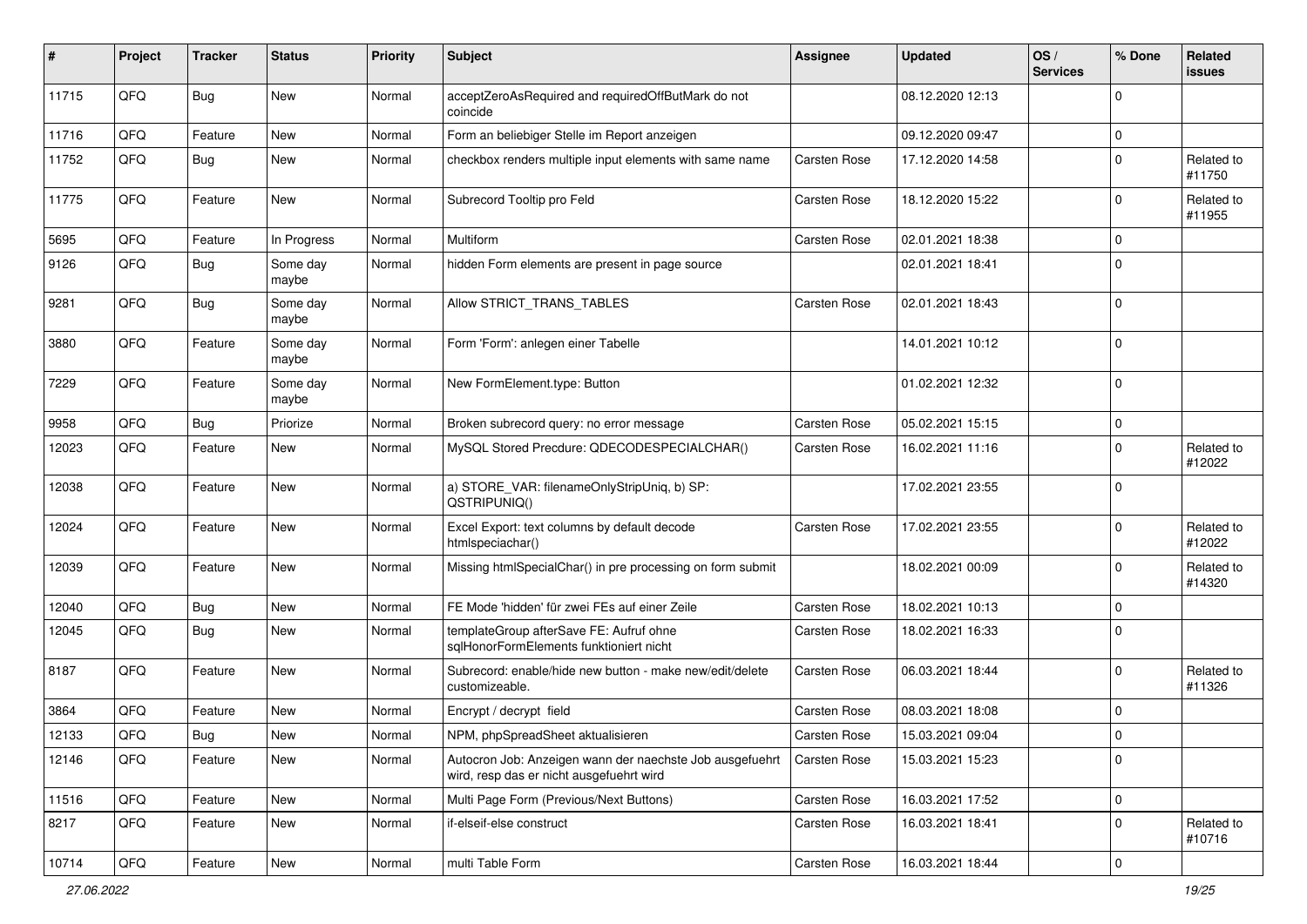| #     | Project | <b>Tracker</b> | <b>Status</b>     | <b>Priority</b> | <b>Subject</b>                                                                                             | <b>Assignee</b>                                        | <b>Updated</b>   | OS/<br><b>Services</b> | % Done      | Related<br>issues                             |                      |
|-------|---------|----------------|-------------------|-----------------|------------------------------------------------------------------------------------------------------------|--------------------------------------------------------|------------------|------------------------|-------------|-----------------------------------------------|----------------------|
| 12187 | QFQ     | Bug            | New               | Normal          | Trigger FormAsFile() via Report: probably problem with multi<br>DB setup                                   | <b>Carsten Rose</b>                                    | 20.03.2021 21:20 |                        | $\Omega$    |                                               |                      |
| 11347 | QFQ     | <b>Bug</b>     | Feedback          | Normal          | If Bedingungen funktionieren nicht korrekt                                                                 | Christoph Fuchs                                        | 21.03.2021 20:37 |                        | $\mathbf 0$ |                                               |                      |
| 10080 | QFQ     | Feature        | New               | Normal          | Popup on 'save' / 'close': configure dialog (answer<br>yes/no/cancle/)                                     | Carsten Rose                                           | 28.03.2021 20:52 |                        | $\Omega$    | Is duplicate<br>of #12262                     |                      |
| 12330 | QFQ     | Feature        | New               | Normal          | Copy to input field / text area / TinyMCE                                                                  | Carsten Rose                                           | 07.04.2021 09:01 |                        | $\mathbf 0$ |                                               |                      |
| 12135 | QFQ     | Feature        | New               | Normal          | Subrecord: Notiz                                                                                           |                                                        | 24.04.2021 16:58 |                        | $\mathbf 0$ |                                               |                      |
| 7278  | QFQ     | Feature        | Some day<br>maybe | Normal          | Form: Wert vordefinieren der immer gesetzt wird                                                            |                                                        | 02.05.2021 09:27 |                        | $\Omega$    |                                               |                      |
| 12162 | QFQ     | Feature        | New               | Normal          | FE.type=sendmail: personalized mailing (several mails) via<br>template                                     | Carsten Rose                                           | 03.05.2021 20:45 |                        | $\Omega$    |                                               |                      |
| 12156 | QFQ     | Feature        | New               | Normal          | Form: Optional disable 'leave page'                                                                        |                                                        | 03.05.2021 20:45 |                        | $\mathbf 0$ |                                               |                      |
| 12109 | QFQ     | Feature        | New               | Normal          | Donwload Link: Plain, SIP, Persistent Link, Peristent SIP -<br>new notation                                | <b>Carsten Rose</b>                                    | 03.05.2021 20:45 |                        | $\Omega$    | Related to<br>#12085                          |                      |
| 12480 | QFQ     | Feature        | New               | Normal          | If QFQ upgrade is running, block further request                                                           | Carsten Rose                                           | 03.05.2021 20:45 |                        | $\Omega$    |                                               |                      |
| 12477 | QFQ     | Feature        | New               | Normal          | Support for refactoring: Form, FormElement, diverse<br>Tabellen/Spalten, tt-content Records                | Carsten Rose                                           | 03.05.2021 20:45 |                        | $\Omega$    |                                               |                      |
| 12474 | QFQ     | Feature        | New               | Normal          | Check BaseConfigURL if it is given and the the last char is '/'                                            | <b>Carsten Rose</b>                                    | 03.05.2021 20:45 |                        | $\mathbf 0$ |                                               |                      |
| 12413 | QFQ     | Feature        | New               | Normal          | STORE_TYPO3: enhance for {{be_users.email:T}},<br>{{fe_users.email:T}}                                     | Carsten Rose                                           | 03.05.2021 20:45 |                        | $\Omega$    | Related to<br>#12412,<br>Related to<br>#10012 |                      |
| 12400 | QFQ     | Feature        | New               | Normal          | Tutorial ist in QFQ Doku, Wird in der Suche gefunden, es gibt<br>aber kein Menupunkt - Inhalt ueberpruefen | <b>Carsten Rose</b>                                    | 03.05.2021 20:45 |                        | $\Omega$    |                                               |                      |
| 12269 | QFQ     | Feature        | New               | Normal          | 2FA - Login                                                                                                | <b>Carsten Rose</b>                                    | 03.05.2021 20:45 |                        | l 0         |                                               |                      |
| 11747 | QFQ     | Feature        | New               | Normal          | Maintenance Page with Redirect                                                                             | Carsten Rose                                           | 03.05.2021 20:47 |                        | $\Omega$    | Related to<br>#11741                          |                      |
| 4194  | QFQ     | Feature        | In Progress       | Normal          | Bootstrap 4 ist jetzt offiziel                                                                             |                                                        | 03.05.2021 20:47 |                        | $\Omega$    | Related to<br>#10114                          |                      |
| 11955 | QFQ     | Feature        | New               | Normal          | subrecord: new title option to set <th> attributes - e.g. to<br/>customize tablesorter options.</th>       | attributes - e.g. to<br>customize tablesorter options. | Carsten Rose     | 03.05.2021 20:47       |             | $\Omega$                                      | Related to<br>#11775 |
| 11668 | QFQ     | Bug            | New               | Normal          | Play function.sql - problem with mysql                                                                     | <b>Carsten Rose</b>                                    | 03.05.2021 20:48 |                        | I٥          |                                               |                      |
| 11667 | QFQ     | Bug            | New               | Normal          | MySQL mariadb-server-10.3: Incorrect datetime value                                                        | Carsten Rose                                           | 03.05.2021 20:48 |                        | 0           |                                               |                      |
| 12163 | QFQ     | Feature        | New               | Normal          | Checkbox: table wrap                                                                                       | Carsten Rose                                           | 03.05.2021 20:51 |                        | $\mathbf 0$ |                                               |                      |
| 12119 | QFQ     | Feature        | New               | Normal          | AS paged: error message missing if there ist no 'r' argument.                                              | Carsten Rose                                           | 03.05.2021 20:51 |                        | 0           |                                               |                      |
| 10345 | QFQ     | Feature        | New               | Normal          | Templates - Patterns QFQ Style                                                                             |                                                        | 03.05.2021 21:01 |                        | 0           | Related to<br>#10713                          |                      |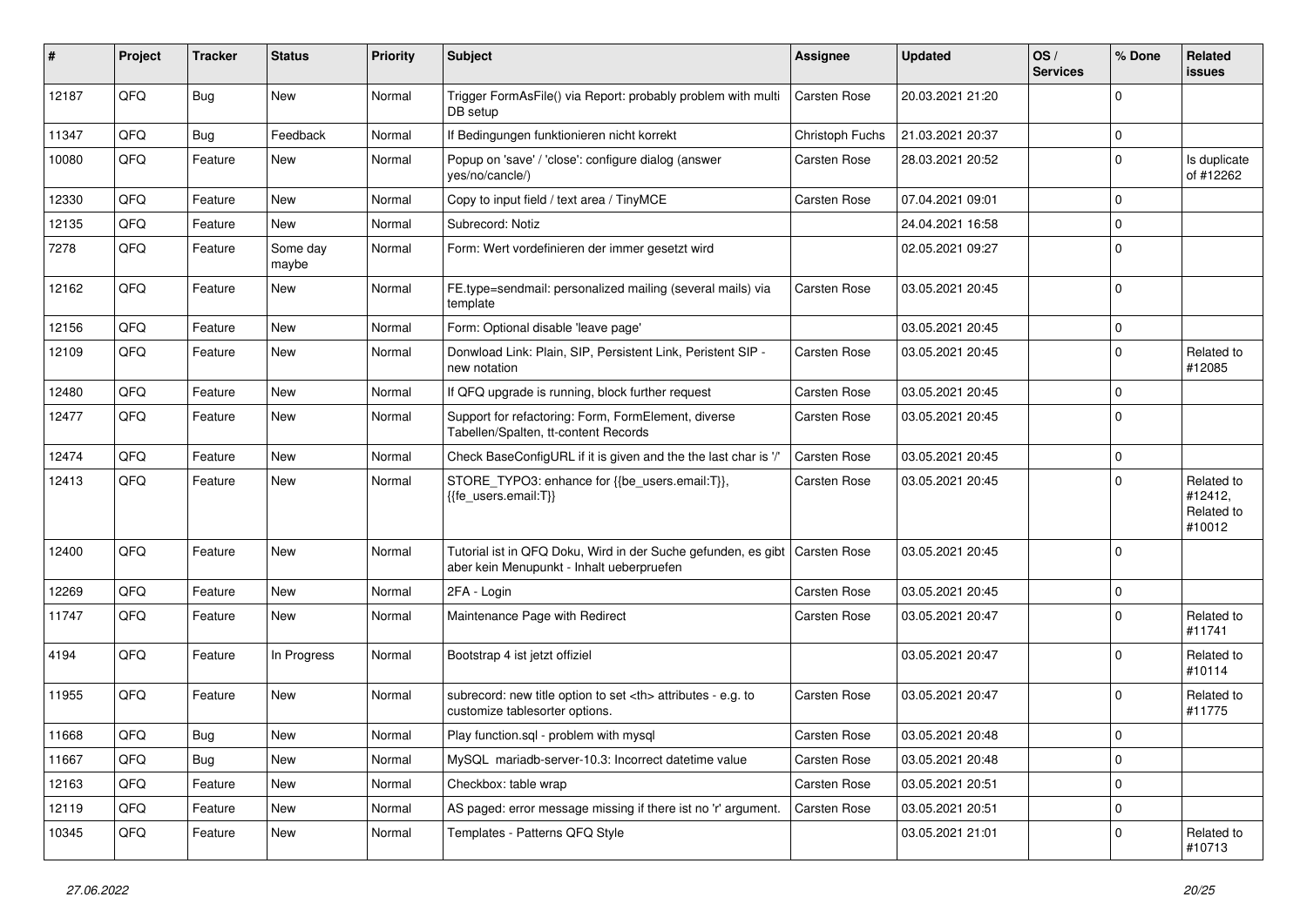| #     | Project | <b>Tracker</b> | <b>Status</b> | <b>Priority</b> | <b>Subject</b>                                                                                                 | <b>Assignee</b>     | <b>Updated</b>   | OS/<br><b>Services</b> | % Done         | Related<br><b>issues</b>                                               |
|-------|---------|----------------|---------------|-----------------|----------------------------------------------------------------------------------------------------------------|---------------------|------------------|------------------------|----------------|------------------------------------------------------------------------|
| 12465 | QFQ     | Feature        | <b>New</b>    | Normal          | QFQ Function: use in FE to fill StoreRecord                                                                    | <b>Carsten Rose</b> | 05.05.2021 21:58 |                        | $\Omega$       |                                                                        |
| 12504 | QFQ     | Feature        | Priorize      | Normal          | sql.log: report fe.id                                                                                          | <b>Carsten Rose</b> | 05.05.2021 22:09 |                        | 0              |                                                                        |
| 12503 | QFQ     | Feature        | Priorize      | Normal          | Detect dangerous UPDATE statement with missing WHERE                                                           | <b>Carsten Rose</b> | 05.05.2021 22:09 |                        | $\Omega$       |                                                                        |
| 11320 | QFQ     | Feature        | Priorize      | Normal          | Typo3 Version 10 support                                                                                       | <b>Carsten Rose</b> | 05.05.2021 22:09 |                        | $\Omega$       |                                                                        |
| 9394  | QFQ     | Feature        | Priorize      | Normal          | REST: allow for non numerical ids in get requests                                                              | <b>Carsten Rose</b> | 05.05.2021 22:10 |                        | $\mathbf 0$    |                                                                        |
| 8963  | QFQ     | Feature        | Priorize      | Normal          | Setting values in a store: flexible way                                                                        | Carsten Rose        | 05.05.2021 22:10 |                        | $\mathbf 0$    | Related to<br>#8975                                                    |
| 3867  | QFQ     | Feature        | Priorize      | Normal          | Readonly Formular: Template Groups add/delete ausbeldnen                                                       | <b>Carsten Rose</b> | 05.05.2021 22:12 |                        | $\Omega$       |                                                                        |
| 8044  | QFQ     | Feature        | Priorize      | Normal          | Transaction: a) Form, b) Report                                                                                | Carsten Rose        | 05.05.2021 22:14 |                        | $\mathbf 0$    | Related to<br>#8043                                                    |
| 9668  | QFQ     | Feature        | Priorize      | Normal          | Form.mode: rename 'hidden' to 'hide'                                                                           | <b>Carsten Rose</b> | 05.05.2021 22:14 |                        | $\Omega$       | Related to<br>#6437                                                    |
| 12439 | QFQ     | Feature        | In Progress   | Normal          | TinyMCE Paste from Word & Character Count/Limit                                                                | <b>Carsten Rose</b> | 05.05.2021 22:15 |                        | $\mathbf 0$    |                                                                        |
| 12412 | QFQ     | Feature        | New           | Normal          | Action/Escape qualifier 'e' (empty), '0': if given, an empty<br>string (or '0') will be treated as 'not found' | <b>Carsten Rose</b> | 08.05.2021 09:40 |                        | $\mathbf 0$    | Related to<br>#12413,<br>Related to<br>#10012                          |
| 10011 | QFQ     | Feature        | Priorize      | Normal          | Offer new STORE TYPO3 Variable 'beUser', 'beEmail'                                                             | Carsten Rose        | 08.05.2021 09:51 |                        | $\Omega$       | Related to<br>#10012,<br>Related to<br>#12511                          |
| 10012 | QFQ     | Feature        | Priorize      | Normal          | redirectAllMailTo: {{beEmail:T}}                                                                               | <b>Carsten Rose</b> | 08.05.2021 09:54 |                        | $\Omega$       | Related to<br>#12412,<br>Related to<br>#12413,<br>Related to<br>#10011 |
| 9221  | QFQ     | Feature        | <b>New</b>    | Normal          | typeAhead: Zeichenlimite ausschalten                                                                           | <b>Carsten Rose</b> | 08.05.2021 17:06 |                        | $\Omega$       |                                                                        |
| 12632 | QFQ     | Feature        | <b>New</b>    | Normal          | TinyMCE: Prepare CSS classes for images                                                                        | Carsten Rose        | 04.06.2021 14:35 |                        | 100            | Blocked by<br>#12186                                                   |
| 7890  | QFQ     | Bug            | New           | Normal          | FormElement 'required': extraButtonInfo not aligned                                                            | <b>Carsten Rose</b> | 11.06.2021 21:17 |                        | $\Omega$       | Related to<br>#11517                                                   |
| 9346  | QFQ     | Feature        | Priorize      | Normal          | beforeSave: check if an upload is given                                                                        | <b>Carsten Rose</b> | 11.06.2021 21:18 |                        | $\overline{0}$ |                                                                        |
| 9348  | QFQ     | Feature        | New           | Normal          | defaultThumbnailSize: pre render thumbnails                                                                    | Carsten Rose        | 12.06.2021 09:05 |                        | $\mathbf 0$    |                                                                        |
| 6723  | QFQ     | Feature        | New           | Normal          | Report QFQ Installation and Version                                                                            | Carsten Rose        | 12.06.2021 09:07 |                        | 0              |                                                                        |
| 6261  | QFQ     | Feature        | New           | Normal          | Persistent SIP                                                                                                 | Carsten Rose        | 12.06.2021 09:07 |                        | $\Omega$       | Related to<br>#10819                                                   |
| 11460 | QFQ     | Feature        | New           | Normal          | Easier creation of changelog: gitchangelog                                                                     | Carsten Rose        | 12.06.2021 10:20 |                        | 0              | Related to<br>#13467                                                   |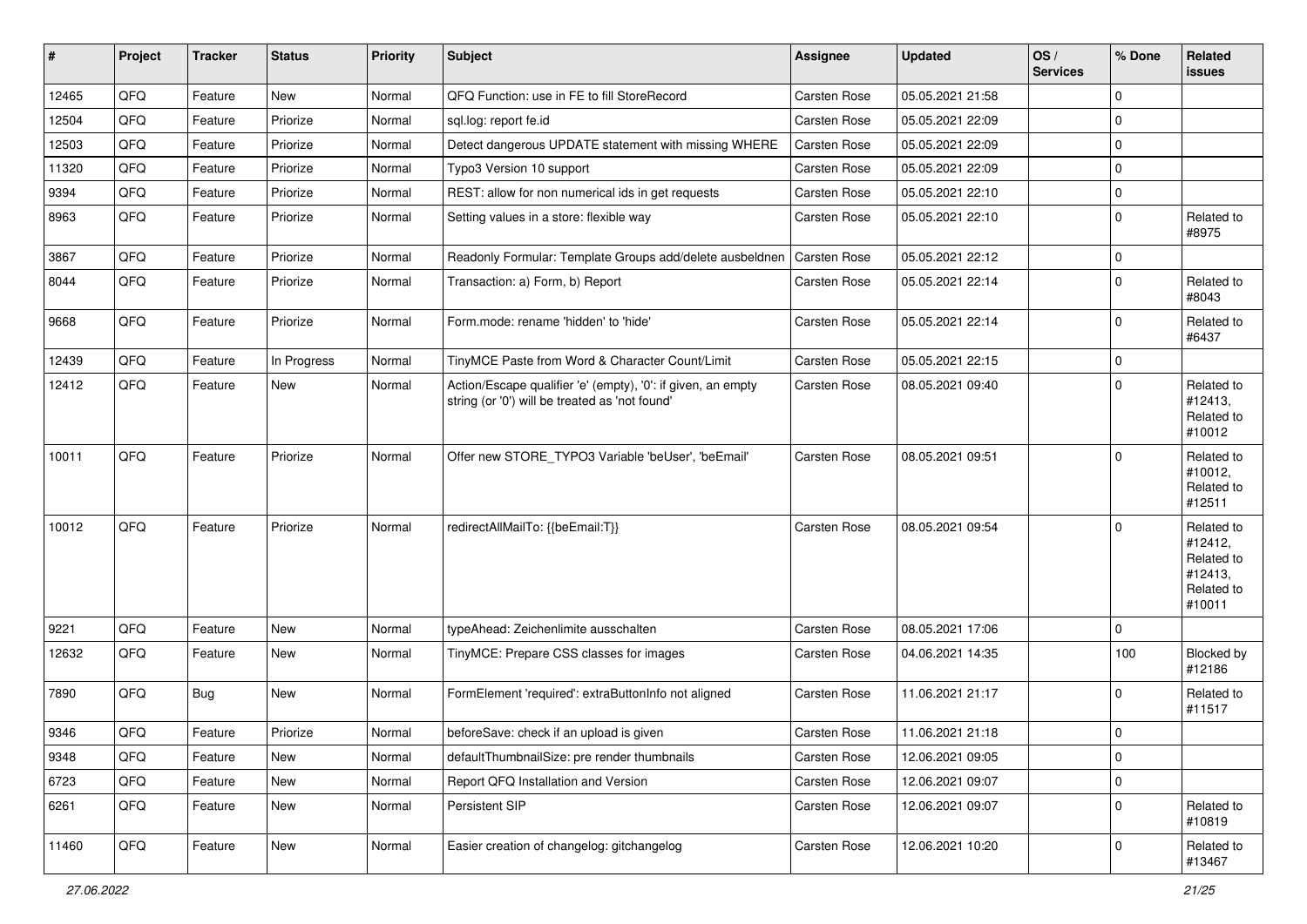| #     | Project | <b>Tracker</b> | <b>Status</b>     | <b>Priority</b> | <b>Subject</b>                                                          | Assignee            | <b>Updated</b>   | OS/<br><b>Services</b> | % Done      | Related<br><b>issues</b>                      |
|-------|---------|----------------|-------------------|-----------------|-------------------------------------------------------------------------|---------------------|------------------|------------------------|-------------|-----------------------------------------------|
| 12679 | QFQ     | Feature        | New               | Normal          | tablesorter: custom column width                                        | <b>Carsten Rose</b> | 16.06.2021 11:10 |                        | $\Omega$    |                                               |
| 5305  | QFQ     | Bug            | New               | Normal          | Upload FormElement: nicht disabled by readonly Form                     | Carsten Rose        | 16.06.2021 13:43 |                        | $\Omega$    | Related to<br>#9347,<br>Related to<br>#9834   |
| 9669  | QFQ     | <b>Bug</b>     | Some day<br>maybe | Normal          | Checkbox / Template Group: radio/checkbox visible broken<br>after 'add' | <b>Carsten Rose</b> | 16.06.2021 13:47 |                        | 0           | Related to<br>#8091                           |
| 4445  | QFQ     | Feature        | Some day<br>maybe | Normal          | template group: Option to simulate fieldset                             |                     | 28.06.2021 14:11 |                        | $\Omega$    |                                               |
| 10661 | QFQ     | Bug            | In Progress       | Normal          | Typo3 Warnungen                                                         | <b>Carsten Rose</b> | 07.09.2021 13:23 |                        | $\Omega$    | Related to<br>#12440                          |
| 10793 | QFQ     | Feature        | In Progress       | Normal          | <b>Update NPM Packages</b>                                              | <b>Carsten Rose</b> | 07.09.2021 13:25 |                        | 30          |                                               |
| 11980 | QFQ     | Feature        | In Progress       | Normal          | protected verzeichnis MUSS geschützt werden                             | <b>Carsten Rose</b> | 07.09.2021 13:30 |                        | $\Omega$    |                                               |
| 12325 | QFQ     | <b>Bug</b>     | Priorize          | Normal          | MultiDB form.dblndex not working for report syntax                      | Carsten Rose        | 07.09.2021 13:37 |                        | $\Omega$    | Related to<br>#12145,<br>Related to<br>#12314 |
| 11036 | QFQ     | Feature        | Some day<br>maybe | Normal          | inline report editor permissions                                        | <b>Carsten Rose</b> | 16.09.2021 15:09 |                        | $\mathbf 0$ | Related to<br>#11323                          |
| 10745 | QFQ     | Feature        | Some day<br>maybe | Normal          | Tablesorter Excel Export                                                | <b>Carsten Rose</b> | 16.09.2021 15:09 |                        | $\Omega$    |                                               |
| 10116 | QFQ     | Feature        | Some day<br>maybe | Normal          | TypeAhead: Tag - show inside 'input' element                            | Carsten Rose        | 16.09.2021 15:09 |                        | $\Omega$    |                                               |
| 7453  | QFQ     | Feature        | Some day<br>maybe | Normal          | import / export forms QFQ                                               | <b>Carsten Rose</b> | 16.09.2021 15:10 |                        | $\Omega$    |                                               |
| 7452  | QFQ     | Feature        | Some day<br>maybe | Normal          | automate deployment new QFQ version                                     | <b>Carsten Rose</b> | 16.09.2021 15:10 |                        | $\Omega$    |                                               |
| 10095 | QFQ     | Feature        | Some day<br>maybe | Normal          | Generic Gitlab Integration into QFQ                                     | <b>Carsten Rose</b> | 16.09.2021 15:10 |                        | $\Omega$    |                                               |
| 8586  | QFQ     | Feature        | Some day<br>maybe | Normal          | QFQ: Enhance Error message for 'record not found'                       | Carsten Rose        | 16.09.2021 15:10 |                        | $\mathbf 0$ |                                               |
| 8520  | QFQ     | Feature        | Some day<br>maybe | Normal          | Bring QFQ to Composer                                                   | <b>Carsten Rose</b> | 16.09.2021 15:10 |                        | $\Omega$    |                                               |
| 8101  | QFQ     | Feature        | Some day<br>maybe | Normal          | Password hash: support further hashing methods                          | Carsten Rose        | 16.09.2021 15:10 |                        | $\Omega$    |                                               |
| 12315 | QFQ     | Feature        | Some day<br>maybe | Normal          | Form History (Diffs) / Backups                                          | <b>Carsten Rose</b> | 16.09.2021 15:10 |                        | $\Omega$    |                                               |
| 11323 | QFQ     | Feature        | Some day<br>maybe | Normal          | Report Frontend Editor Modal + Codemirror                               | <b>Carsten Rose</b> | 16.09.2021 15:10 |                        | $\Omega$    | Related to<br>#11036                          |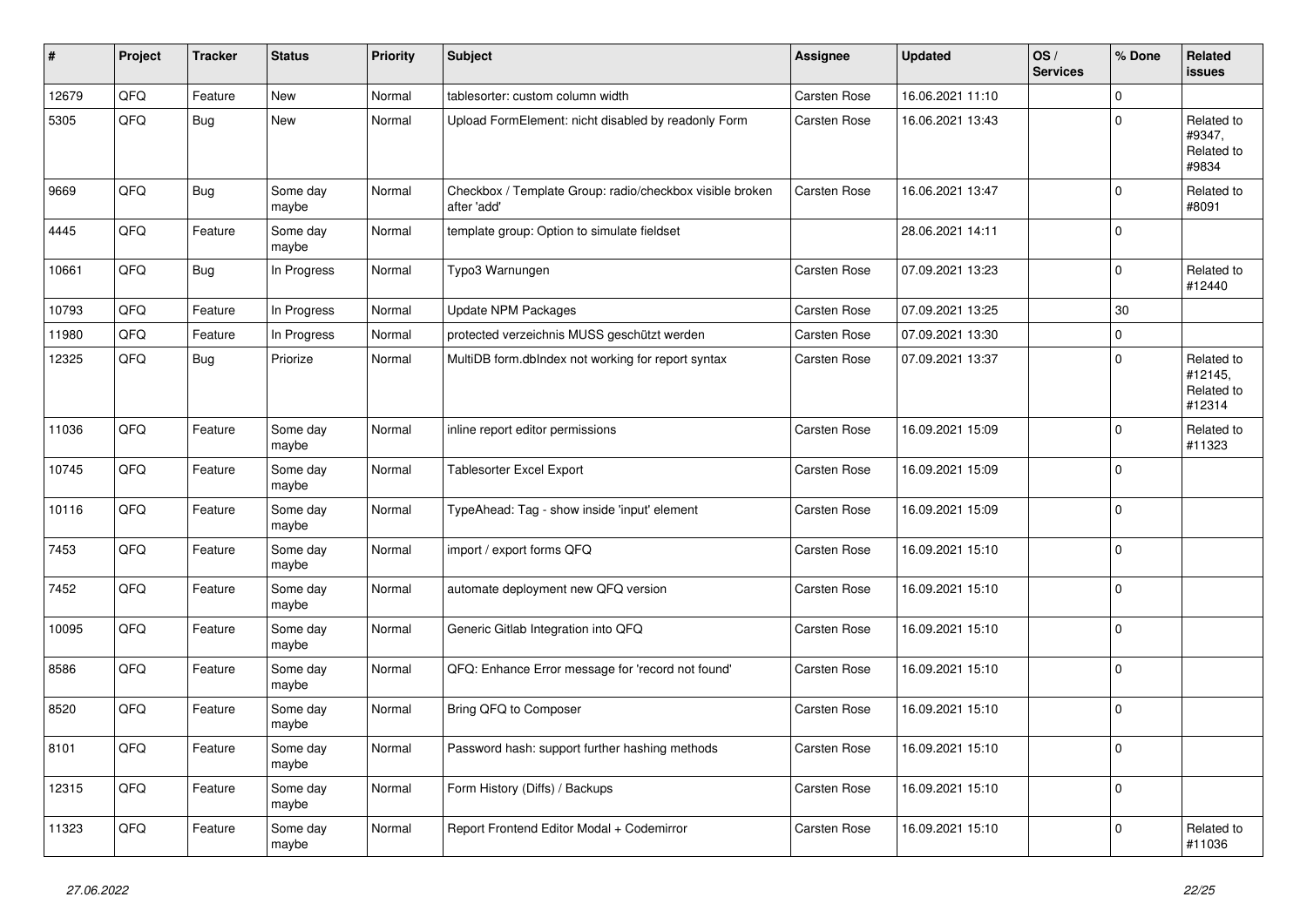| #     | Project | <b>Tracker</b> | <b>Status</b>              | <b>Priority</b> | <b>Subject</b>                                                                                           | <b>Assignee</b>     | <b>Updated</b>   | OS/<br><b>Services</b> | % Done      | Related<br>issues                                                       |
|-------|---------|----------------|----------------------------|-----------------|----------------------------------------------------------------------------------------------------------|---------------------|------------------|------------------------|-------------|-------------------------------------------------------------------------|
| 11322 | QFQ     | Feature        | Some day<br>maybe          | Normal          | Form Element JSON - (multiline parameter field)                                                          | <b>Carsten Rose</b> | 16.09.2021 15:10 |                        | $\Omega$    |                                                                         |
| 11217 | QFQ     | Feature        | Some day<br>maybe          | Normal          | <b>Extend Script Functionality</b>                                                                       | <b>Carsten Rose</b> | 16.09.2021 15:10 |                        | 0           |                                                                         |
| 10716 | QFQ     | Feature        | Some day<br>maybe          | Normal          | Business Logic mit Externen Skripten                                                                     | <b>Carsten Rose</b> | 16.09.2021 15:10 |                        | $\Omega$    | Related to<br>#10713,<br>Related to<br>#8217                            |
| 12337 | QFQ     | Feature        | Some day<br>maybe          | Normal          | Database.php: better caching                                                                             | <b>Carsten Rose</b> | 16.09.2021 15:10 |                        | 0           |                                                                         |
| 9013  | QFQ     | <b>Bug</b>     | New                        | Normal          | Error in Twig template not handled                                                                       | <b>Carsten Rose</b> | 20.10.2021 13:43 |                        | $\mathbf 0$ |                                                                         |
| 13330 | QFQ     | Feature        | In Progress                | Normal          | Multi Form: Upload                                                                                       | Carsten Rose        | 07.11.2021 12:40 |                        | 50          | Related to<br>#9706                                                     |
| 13354 | QFQ     | Feature        | New                        | Normal          | Using Websocket in QFQ                                                                                   | <b>Carsten Rose</b> | 10.11.2021 15:47 |                        | $\mathbf 0$ |                                                                         |
| 11702 | QFQ     | Feature        | New                        | Normal          | HTML Special Char makes no sense for 'allbut' if '&' is<br>forbidden                                     | <b>Carsten Rose</b> | 07.12.2021 16:35 |                        | $\Omega$    | Related to<br>#5112,<br>Related to<br>#14320                            |
| 9834  | QFQ     | <b>Bug</b>     | Priorize                   | Normal          | Input elements with tag 'disabled' are missing on<br>form-submit: server option 'processReadOnly' broken | <b>Carsten Rose</b> | 07.12.2021 16:43 |                        | $\Omega$    | Related to<br>#9691,<br>Related to<br>#5305, Has<br>duplicate<br>#12331 |
| 13566 | QFQ     | Feature        | Ready to sync<br>(develop) | Normal          | Delete config-example.qfq.php file                                                                       | Carsten Rose        | 23.12.2021 09:25 |                        | $\Omega$    |                                                                         |
| 12327 | QFQ     | Bug            | New                        | Normal          | Copy to clipboard: Glyphicon can not be changed                                                          | Carsten Rose        | 27.12.2021 17:59 |                        | $\mathbf 0$ |                                                                         |
| 9135  | QFQ     | Feature        | Priorize                   | Normal          | Progress Bar generic / replace old hourglass download<br>popup                                           | Benjamin Baer       | 03.01.2022 07:43 |                        | $\Omega$    |                                                                         |
| 7965  | QFQ     | Feature        | Priorize                   | Normal          | Input type 'text' with visual format - currency                                                          | Benjamin Baer       | 03.01.2022 07:45 |                        | $\mathbf 0$ |                                                                         |
| 4457  | QFQ     | Bug            | Priorize                   | Normal          | typeahead: pressing return to select an item, saves the form<br>and closes the form.                     | Benjamin Baer       | 03.01.2022 08:01 |                        | $\Omega$    | Related to<br>#4398                                                     |
| 6566  | QFQ     | <b>Bug</b>     | Priorize                   | Normal          | Link Function 'delete': provided parameter missing on page<br>reload                                     | Benjamin Baer       | 03.01.2022 08:08 |                        | $\Omega$    |                                                                         |
| 2665  | QFG     | <b>Bug</b>     | Priorize                   | Normal          | Dynamic Update funktioniert nicht, wenn beim<br>entsprechenden FormElement eine size angegeben ist.      | Benjamin Baer       | 03.01.2022 08:12 |                        | 30          |                                                                         |
| 6870  | QFG     | Feature        | Priorize                   | Normal          | Click on '_link' triggers an API call                                                                    | Benjamin Baer       | 03.01.2022 08:25 |                        | 0           |                                                                         |
| 12476 | QFQ     | Feature        | New                        | Normal          | clearMe: a) should trigger 'dirty', b) sticky on textarea resize                                         | Benjamin Baer       | 04.01.2022 08:40 |                        | $\mathbf 0$ | Related to<br>#9528                                                     |
| 13659 | QFG     | <b>Bug</b>     | New                        | Normal          | wrong sanitize class applied to R-store                                                                  | Carsten Rose        | 15.01.2022 14:23 |                        | 0           |                                                                         |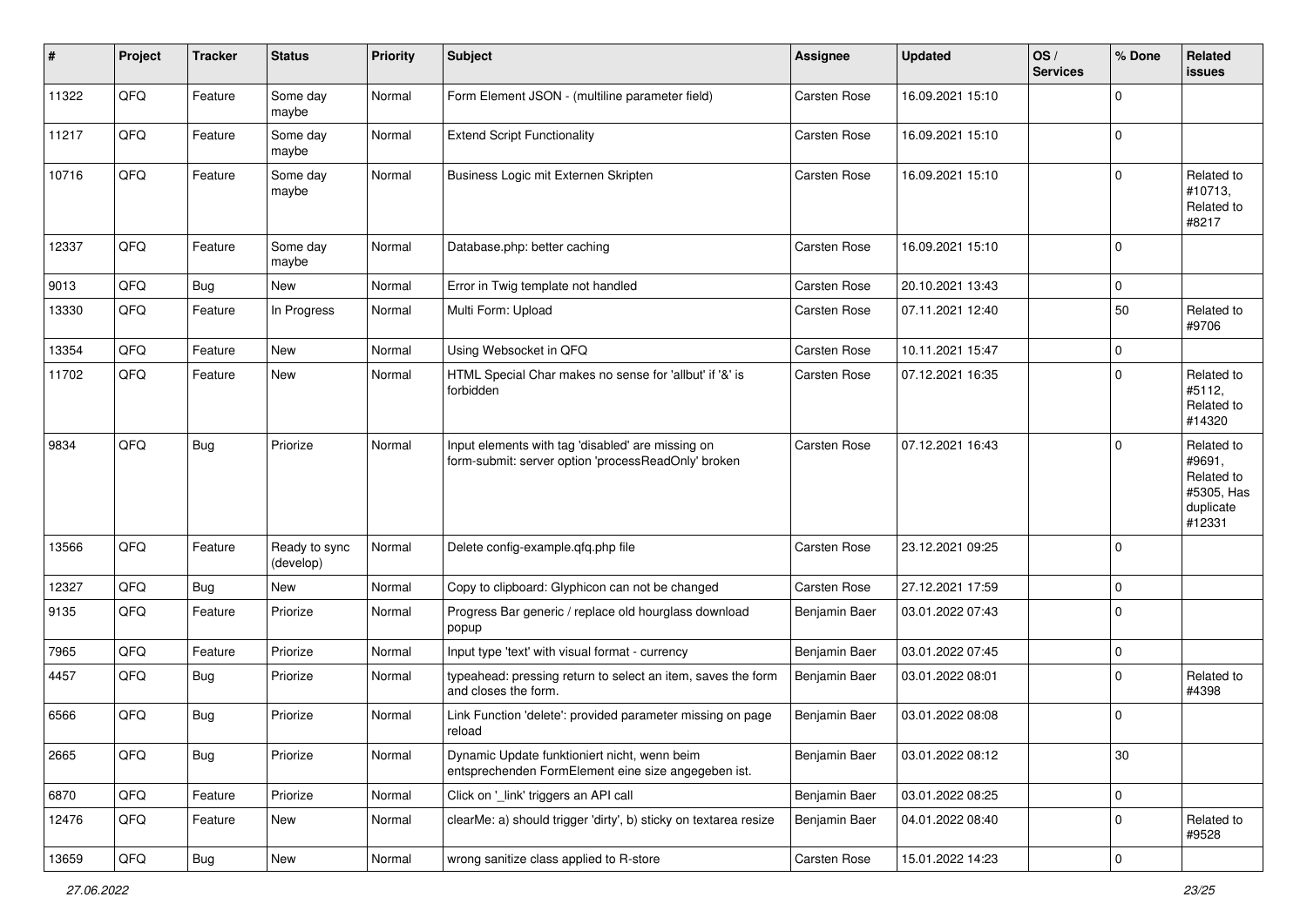| ∦     | Project | <b>Tracker</b> | <b>Status</b>     | <b>Priority</b> | <b>Subject</b>                                                                                                                                      | <b>Assignee</b>     | <b>Updated</b>   | OS/<br><b>Services</b> | % Done      | Related<br>issues                           |
|-------|---------|----------------|-------------------|-----------------|-----------------------------------------------------------------------------------------------------------------------------------------------------|---------------------|------------------|------------------------|-------------|---------------------------------------------|
| 13706 | QFQ     | Bug            | New               | Normal          | Wrong CheckType in FieldElement LastStatus of Form Cron                                                                                             | <b>Carsten Rose</b> | 21.01.2022 18:20 |                        | 0           |                                             |
| 4413  | QFQ     | Feature        | <b>New</b>        | Normal          | fieldset: show/hidden, modeSql, dynamicUpdate                                                                                                       | <b>Carsten Rose</b> | 09.02.2022 15:19 |                        | $\mathbf 0$ |                                             |
| 5894  | QFQ     | Feature        | Feedback          | Normal          | Typeahead in Report: show/hide rows dynamically                                                                                                     | Carsten Rose        | 18.02.2022 08:50 |                        | $\mathbf 0$ | Related to<br>#5893,<br>Related to<br>#5885 |
| 5548  | QFQ     | Feature        | Some day<br>maybe | Normal          | 801 Textfiles/Scriptfiles als Thumbnail                                                                                                             | <b>Carsten Rose</b> | 07.03.2022 16:26 |                        | $\mathbf 0$ |                                             |
| 13843 | QFQ     | Feature        | <b>New</b>        | Normal          | Create JWT via QFQ                                                                                                                                  | Carsten Rose        | 19.03.2022 17:42 |                        | $\mathbf 0$ |                                             |
| 13841 | QFQ     | Feature        | <b>New</b>        | Normal          | Create PDF via iText - evaluate                                                                                                                     | Carsten Rose        | 19.03.2022 17:42 |                        | $\mathbf 0$ |                                             |
| 13700 | QFQ     | Feature        | New               | Normal          | Redesign qfq.io Seite                                                                                                                               | Carsten Rose        | 19.03.2022 17:43 |                        | $\mathbf 0$ |                                             |
| 13647 | QFQ     | Bug            | <b>New</b>        | Normal          | Autofocus funktioniert nicht auf Chrome                                                                                                             | Benjamin Baer       | 19.03.2022 17:44 |                        | $\mathbf 0$ |                                             |
| 13592 | QFQ     | <b>Bug</b>     | <b>New</b>        | Normal          | QFQ Build Queue: das vergeben von Tags klappt nicht. Es<br>werden keine Releases gebaut.                                                            | <b>Carsten Rose</b> | 19.03.2022 17:45 |                        | $\Omega$    |                                             |
| 13528 | QFQ     | <b>Bug</b>     | <b>New</b>        | Normal          | qfq.io > releases: es wird kein neues Release angelegt                                                                                              | Benjamin Baer       | 19.03.2022 17:46 |                        | $\mathbf 0$ |                                             |
| 13467 | QFQ     | Feature        | <b>New</b>        | Normal          | ChangeLog Generator                                                                                                                                 | Carsten Rose        | 19.03.2022 17:46 |                        | 0           | Related to<br>#11460                        |
| 13460 | QFQ     | <b>Bug</b>     | New               | Normal          | Doc: Password set/reset  password should not processed<br>with 'html encode'                                                                        | Carsten Rose        | 19.03.2022 17:46 |                        | $\Omega$    |                                             |
| 13332 | QFQ     | <b>Bug</b>     | <b>New</b>        | Normal          | Multi Form: Required Felder werden visuell nicht markiert.                                                                                          | <b>Carsten Rose</b> | 19.03.2022 17:47 |                        | $\mathbf 0$ |                                             |
| 13331 | QFQ     | <b>Bug</b>     | <b>New</b>        | Normal          | Multi Form: Clear Icon misplaced                                                                                                                    | <b>Carsten Rose</b> | 19.03.2022 17:47 |                        | $\mathbf 0$ |                                             |
| 12716 | QFQ     | Bug            | <b>New</b>        | Normal          | template group: Pattern only applied to first instance                                                                                              | Carsten Rose        | 19.03.2022 17:47 |                        | $\mathbf 0$ |                                             |
| 12664 | QFQ     | Feature        | <b>New</b>        | Normal          | TinyMCE: report/remove malicous HTML/JS Code                                                                                                        | Carsten Rose        | 19.03.2022 17:47 |                        | $\mathbf 0$ | Related to<br>#14320                        |
| 12603 | QFQ     | Feature        | New               | Normal          | Dropdown (Select), Radio, checkbox:<br>itemListAlways={{!SELECT key, value}}                                                                        | Carsten Rose        | 19.03.2022 17:47 |                        | $\mathbf 0$ |                                             |
| 12581 | QFQ     | <b>Bug</b>     | New               | Normal          | Form.forward=close: Record 'new' in new browser tab > save<br>(& close) >> Form is not reloaded with new created record id<br>and stays in mode=new | Carsten Rose        | 19.03.2022 17:48 |                        | $\mathbf 0$ |                                             |
| 12520 | QFQ     | Bug            | <b>New</b>        | Normal          | Switch FE User: still active even FE User session expired                                                                                           | <b>Carsten Rose</b> | 19.03.2022 17:48 |                        | $\mathbf 0$ |                                             |
| 12512 | QFQ     | <b>Bug</b>     | New               | Normal          | Some MySQL Installation can't use 'stored procedures'                                                                                               | Carsten Rose        | 19.03.2022 17:48 |                        | $\mathbf 0$ |                                             |
| 12546 | QFQ     | <b>Bug</b>     | Feedback          | Normal          | Branch 'Development' - Unit Tests mit dirty workaround<br>angepasst                                                                                 | Carsten Rose        | 19.03.2022 17:48 |                        | $\mathbf 0$ |                                             |
| 12556 | QFQ     | Feature        | New               | Normal          | Pills Title: colored = static or dynamic on allrequiredgiven                                                                                        | Benjamin Baer       | 19.03.2022 17:49 |                        | 0           |                                             |
| 12714 | QFQ     | <b>Bug</b>     | New               | Normal          | Conversion of GIF to PDF broken when GIF contains Alpha.                                                                                            | Carsten Rose        | 19.03.2022 17:49 |                        | 0           |                                             |
| 5366  | QFQ     | Feature        | Priorize          | Normal          | Saving with keyboard shortcuts                                                                                                                      | Benjamin Baer       | 21.03.2022 09:47 |                        | 0           |                                             |
| 6224  | QFQ     | Feature        | Priorize          | Normal          | Dynamic update: fade in/out fields                                                                                                                  | Benjamin Baer       | 21.03.2022 09:50 |                        | 0           |                                             |